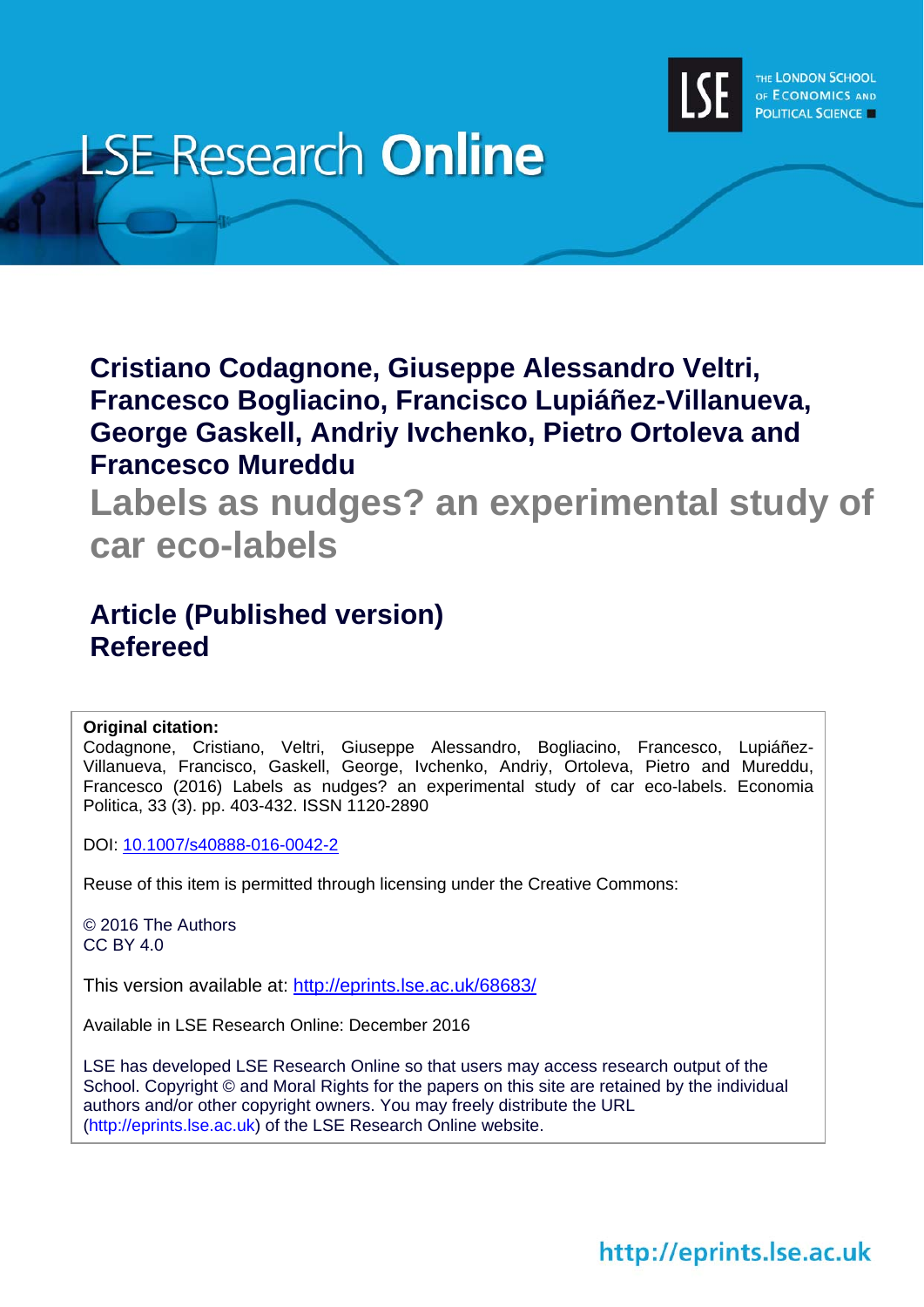

## Labels as nudges? An experimental study of car eco-labels

Cristiano Codagnone<sup>1,2</sup> · Giuseppe Alessandro Veltri<sup>3</sup> · Francesco Bogliacino<sup>4</sup> · Francisco Lupianez-Villanueva<sup>5</sup> <sup>o</sup> · George Gaskell<sup>6</sup> · Andriy Ivchenko<sup>7</sup> · Pietro Ortoleva<sup>8</sup> · Francesco Mureddu<sup>2</sup>

Received: 11 March 2016 / Accepted: 20 September 2016 / Published online: 30 September 2016 © The Author(s) 2016. This article is published with open access at Springerlink.com

Abstract This article presents the results of a laboratory experiment and an online multi-country experiment testing the effect of motor vehicle eco-labels on consumers. The laboratory study featured a discrete choice task and questions on comprehension, while the ten countries online experiment included measures of willingness to pay and comprehension. Labels focusing on fuel economy or running costs are better understood, and influence choice about money-related eco-friendly behaviour. We suggest that this effect comes through mental

Electronic supplementary material The online version of this article (doi:[10.1007/s40888-016-0042-](http://dx.doi.org/10.1007/s40888-016-0042-2) [2\)](http://dx.doi.org/10.1007/s40888-016-0042-2) contains supplementary material, which is available to authorized users.

 $\boxtimes$  Francisco Lupiáñez-Villanueva flupianez@uoc.edu

> Cristiano Codagnone cristiano.codagnone@unimi.it

Giuseppe Alessandro Veltri g.a.veltri@leicester.ac.uk

Francesco Bogliacino fbogliacino@unal.edu.co

George Gaskell G.Gaskell@lse.ac.uk

Andriy Ivchenko andriy.ivchenko@upf.edu

Pietro Ortoleva pietro.ortoleva@columbia.edu

Francesco Mureddu fmureddu@uoc.edu

- <sup>1</sup> Universita` degli Studi di Milano, Milan, Italy
- <sup>2</sup> Universitat Oberta de Catalunya, Barcelona, Spain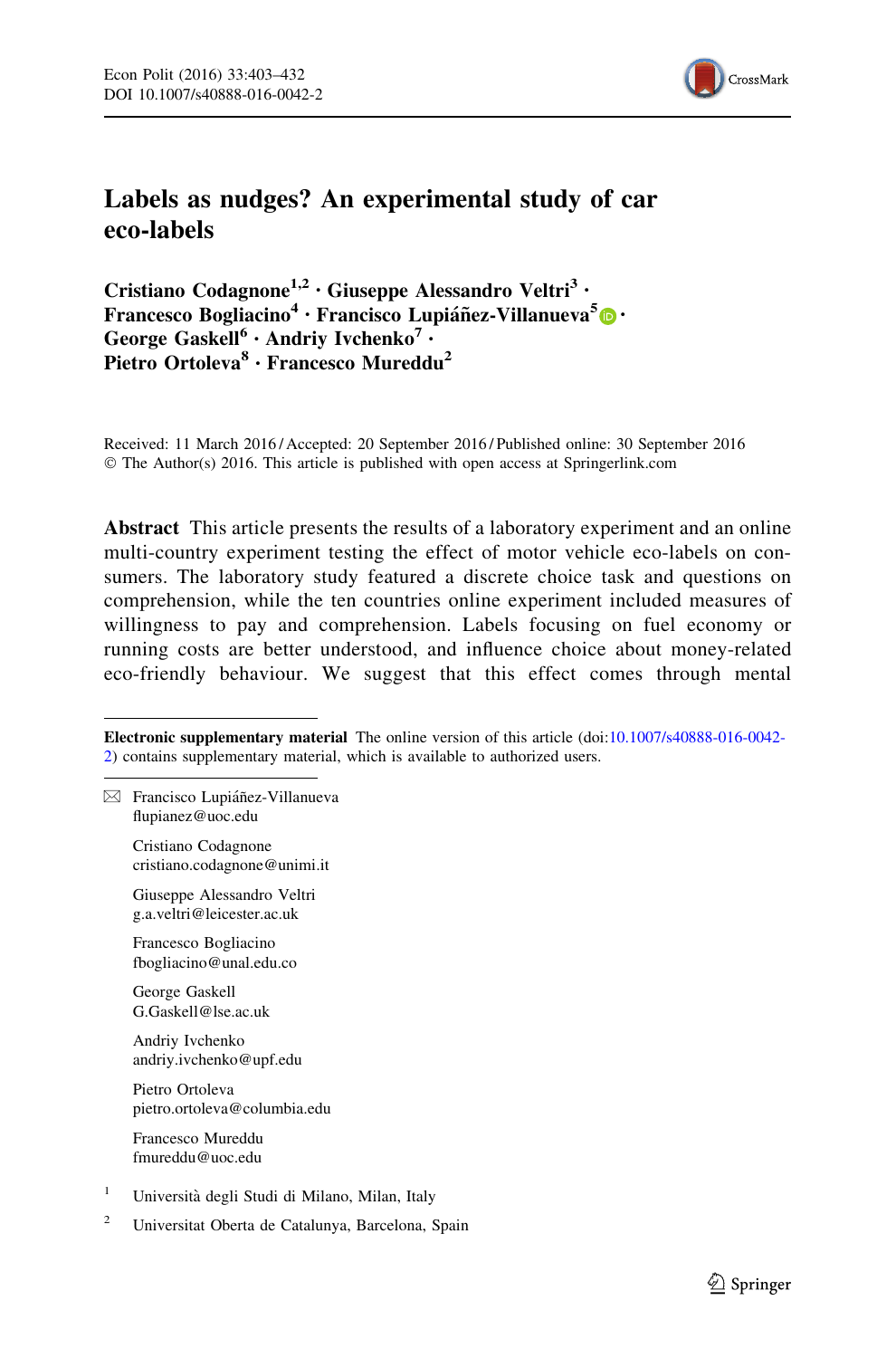accounting of fuel economy. In the absence of a cost saving frame, we do not find a similar effect of information on  $CO<sub>2</sub>$  emissions and eco-friendliness. Labels do not perform as well as promotional materials. By virtue of being embedded into a setting designed to capture the attention, the latter are more effective. We found also that large and expensive cars tend to be undervalued once fuel economy is highlighted.

Keywords Eco-label · Nudge · Willingness to pay · Fuel economy · Experiments ·  $CO<sub>2</sub>$  emission

**JEL Classification**  $C9 \cdot D3 \cdot Q56 \cdot Q58$ 

#### 1 Introduction

Since the 1980s, and more so after the Rio Earth Summit in 1992, 'eco-labels' have become popular policy measures aimed at encouraging consumers to adopt environmentally friendly consumption (Horne [2009](#page-28-0), p. 179), a pressing need in the context of increased commitment to tackle climate change. Such labels are designed to offset the information asymmetry between manufacturers/providers and consumers in various domains, from domestic energy supply (Momsen and Stoerk [2014\)](#page-29-0), to motor vehicles (Teisl et al. [2008](#page-30-0)), wine products (Delmas and Grant [2014\)](#page-28-0), and food (Vlaeminck et al. [2014\)](#page-30-0).

However, the use of labels has been criticised on the grounds that they are based on the assumption that consumers and firms behave irrationally; on the absence of evidence of an energy-efficiency gap (Gayer and Viscusi [2013](#page-28-0), p. 249); and on the claim that labels may lead consumers to over-value energy consumption in the purchase of goods (Sahoo and Sawe [2015\)](#page-29-0). As a result, policy instruments such as 'eco-labels' must be based on robust evidence.

This pressing need for evaluation is further required by the debate on libertarian paternalism (Rebonato [2014](#page-29-0); Thaler and Sunstein [2003\)](#page-30-0), since labels are typically discussed as tools for nudging consumers. The 'nudge' strategy (Thaler and Sunstein [2009](#page-30-0); Sunstein [2013](#page-30-0)) is a new trend in evidence based policy making that draws upon behavioural insights in the design of public policy interventions (Codagnone et al. [2014a;](#page-27-0) Sousa Lourenço et al. [2016](#page-30-0); van Bavel et al. [2013](#page-30-0), [2015](#page-30-0)).

<sup>&</sup>lt;sup>3</sup> University of Leicester, Leicester, UK

<sup>&</sup>lt;sup>4</sup> Universidad Nacional de Colombia, Bogotá, Colombia

<sup>&</sup>lt;sup>5</sup> Estudís de Ciències de la Informació i la Comunicació, Universitat Oberta de Catalunya, Roc Boronat, 117, Barcelona 08018, Spain

<sup>6</sup> London School of Economics and Political Science, London, UK

<sup>7</sup> Universitat Pompeu Fabra, Barcelona, Spain

<sup>8</sup> Columbia University, New York, USA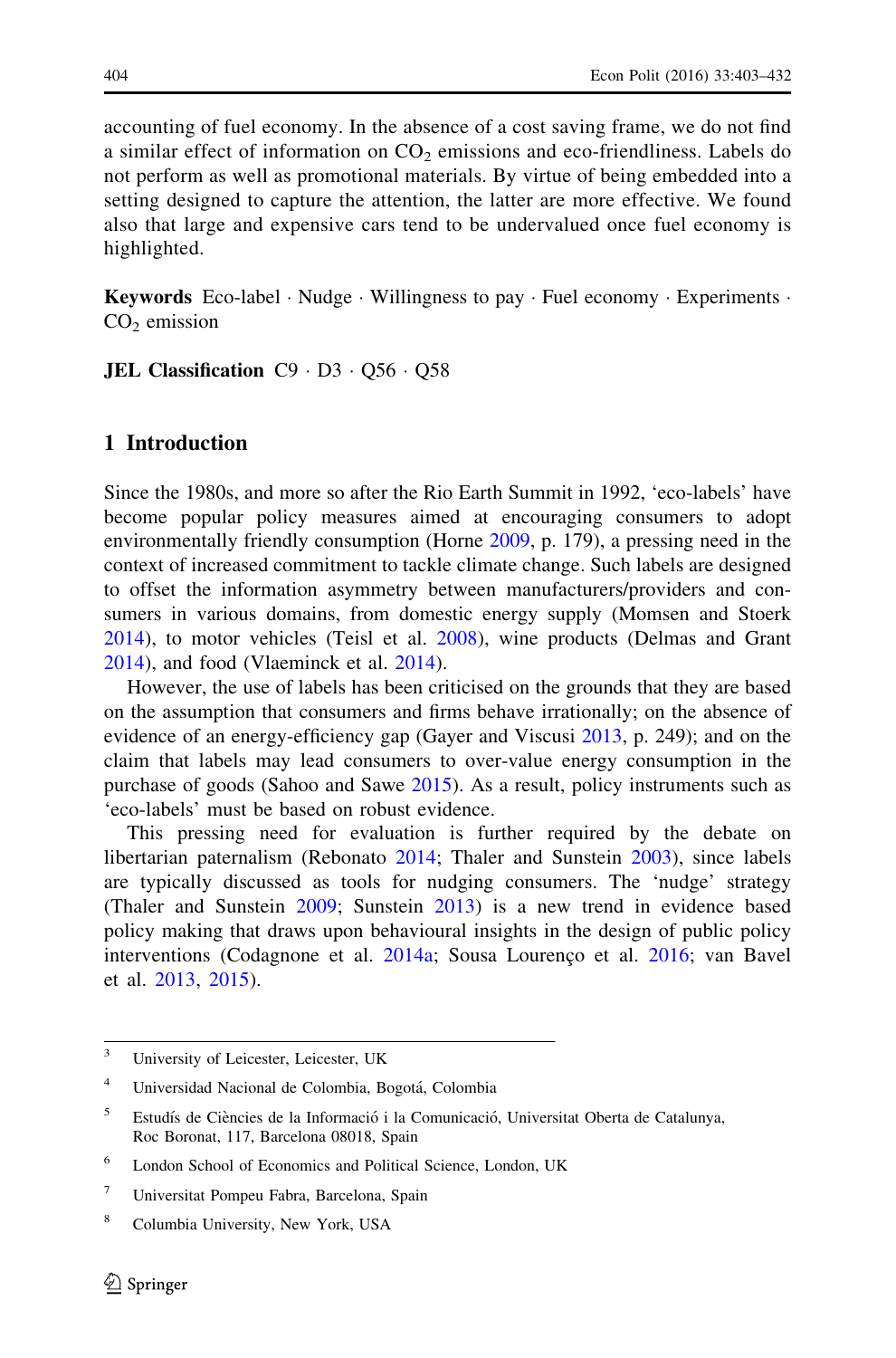In the EU, labelling was introduced to tackle climate change in relation to passenger vehicles, Directive 1999/94/EC. The formal evaluation of the car labelling Directive started in 2015, and was seen as an opportunity to rethink labelling in the context both of a better knowledge of policy evaluation and of behaviourally informed consumer policy.

This article reports findings from a laboratory experiment and a multi-country online experiment on the effects of eco-labels for cars and promotional material in orienting consumers' purchasing choices. The experiments, both randomized control trials, were undertaken in the framework of a study for the European Commission supporting the revision of the existing European 'car labelling' Directive (Codagnone et al. [2013](#page-27-0)). The study was designed to contribute evidence on eco-labels effectiveness from an experimental behavioural perspective.

In the lab, the main task was to select a car among a set of options *(discrete*) choice task), with the cars shown with a label on the side, and to answer a set of questions afterwards. We used the choice as a revealed preference in terms of fuel efficiency and  $CO<sub>2</sub>$  emissions, and we checked if, in answering the questions, the participants correctly processed the information shown on the label.

In the online experiments, the main task was to declare the willingness to pay (WTP) for a car, through a multiple price list (MPL), and answer a set of question afterwards. In this case, as well, the car is shown with a treatment on the side (a label or a customized promotional material). We use the declared price as elicited willingness to pay, and we check if in answering the questions the participants correctly process the information shown on the treatment.

In designing the variants of car labels and other materials, we faced the challenge of combining legislative requirements prescribing what information must be provided in a label with the theoretical and empirical evidence on the relevant heuristics and biases and that could be used to nudge consumers in the desired direction. Thus, the study was an exercise in 'realistic nudges'—testing interventions that were both compatible with existing legislation and stood a good chance of not being resisted by the stakeholders, especially manufacturers.

The main results were as follows. Labels directing attention to fuel economy or running costs were more easily understood by the consumers, and impact on choices through a form of mental accounting of fuel consumption. The same result was found in the elicited willingness to pay. In particular, large and expensive cars tend to be given less value when fuel economy is made salient. Information on  $CO<sub>2</sub>$ emissions and green issues in general had little impact unless it was linked to future fuel saving.

This article is organized as follows. Section [2](#page-4-0) presents the state of the research on behavioural science applied to ecological behaviour, together with the relevant regulatory framework; Sect. [3](#page-7-0) details the experimental methods and materials; Sect. [4](#page-16-0) the results and Sect. [5](#page-21-0) provides a discussion of the findings, the limitations of the study and the policy implications. Supplementary Online Materials (SOM hereafter) include the technical details and related information.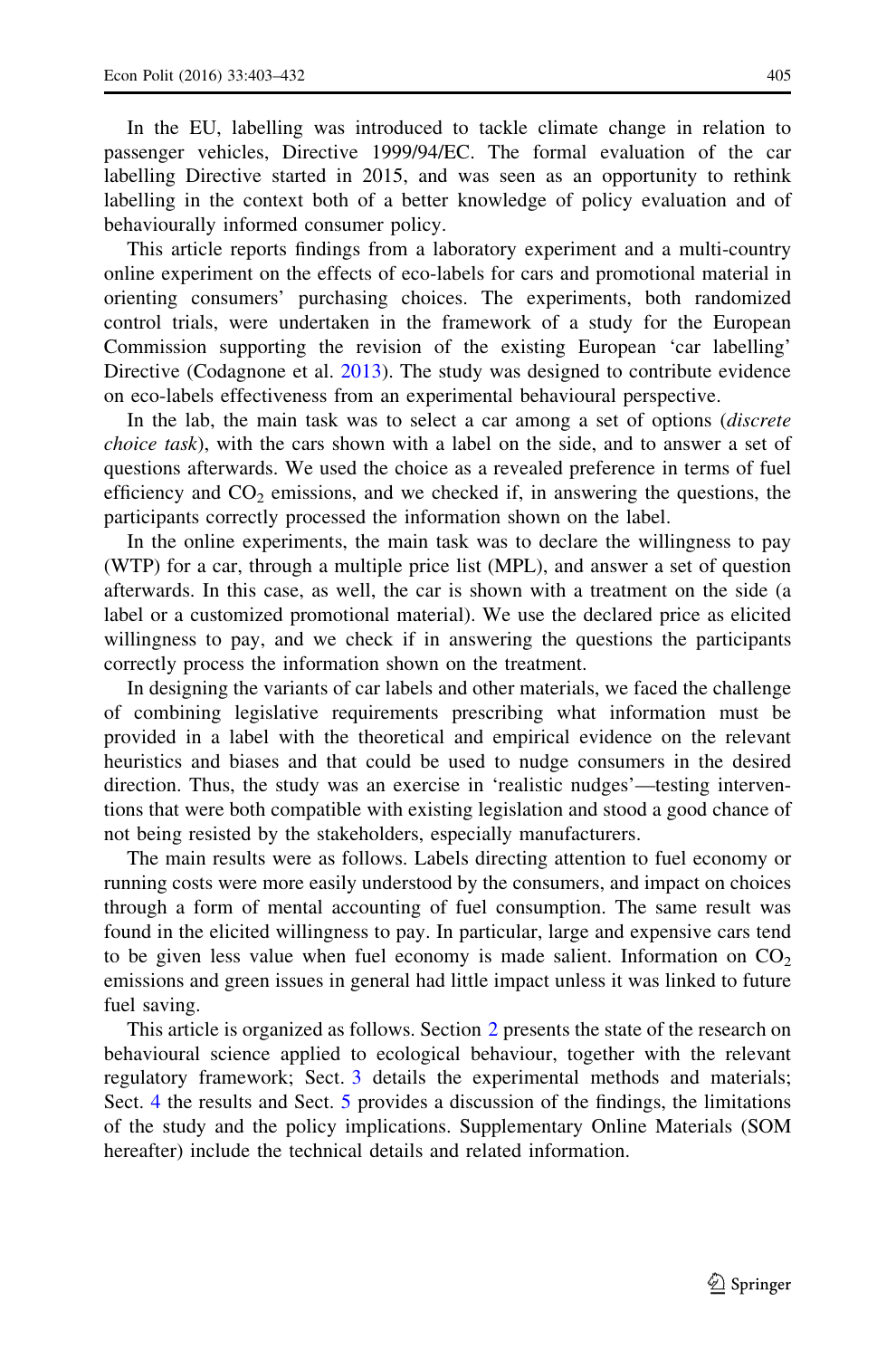#### <span id="page-4-0"></span>2 Review of the literature and of the regulatory framework

#### 2.1 Eco labels

Eco-labels for white goods, energy provision, food, etc. as a signalling method to encourage consumers toward sustainable consumption have been studied for decades. Several reviews and discussion essays are available (Anderson and Claxton [1982;](#page-27-0) Bougherara et al. [2005](#page-27-0); de Boer [2003;](#page-28-0) Dyer and Maronick [1988;](#page-28-0) Galarraga [2002;](#page-28-0) Horne [2009;](#page-28-0) McNeill and Wilkie [1979;](#page-29-0) Pedersen and Neergaard [2006\)](#page-29-0). There is an equally extensive literature in social-psychology and marketing focusing on factors explaining the adoption and acceptance of eco-labels and how they affect consumers' tastes and preferences (e.g. Bamberg [2003;](#page-27-0) Clark et al. [2003;](#page-27-0) Gadenne et al. [2011](#page-28-0); Moon et al. [2002](#page-29-0); Rubik et al. [2007;](#page-29-0) Teisl and Roe [2005;](#page-30-0) Thøgersen [2000,](#page-30-0) [2002,](#page-30-0) [2005;](#page-30-0) Thøgersen et al. [2012;](#page-30-0) Thøgersen and Noblet [2012\)](#page-30-0).

The literature includes studies on how eco-labels effectiveness depends on the social psychological characteristics and value orientations of consumers, and on the modality of information provision. Other studies take a more holistic approach (c.f. Gadenne et al. [2011](#page-28-0) for labels in general; Teisl et al. [2008](#page-30-0) for car labels) considering consumers' characteristics and values, the design of labels, as well as situational and objective factors, for example economic and market conditions, existence of regulation, taxation and subsidies.

In the social psychology literature, Thøgersen and colleagues highlight the importance of constructs such as 'environmental involvement' but also of the credibility of labels and their relevance to choice (Thøgersen [2000](#page-30-0), [2002,](#page-30-0) [2005;](#page-30-0) Thøgersen et al. [2012;](#page-30-0) Thøgersen and Noblet [2012](#page-30-0)). The credibility of labels can be influenced by consumers' prior beliefs (Teisl [2003](#page-30-0)). Other important socialpsychological constructs include an individual's level of 'environmental concern' (Bamberg [2003\)](#page-27-0), as well as environmental beliefs and norms (Gadenne et al. [2011,](#page-28-0) p. 7687). The perceived effectiveness of their own behaviour and confidence in the behaviour of others appear to be positively associated with increased impact of labels as sources of information (Berger and Corbin [1992;](#page-27-0) Bougherara et al.  $2005$ ).<sup>1</sup> The association between socio-demographic characteristics (i.e., education, age, gender, and income), and trust in labels, eco-attitudes and behaviour is mixed and inconclusive (Blend and Van Ravenswaay [1999;](#page-27-0) Clark et al. [2003](#page-27-0); Loureiro et al. [2001;](#page-29-0) Moon et al. [2002\)](#page-29-0). The effectiveness of labels increases when consumers can rank competing products by key attributes (Teisl and Roe [2005;](#page-30-0) Teisl et al. [2005\)](#page-30-0). Comparative labels are also considered a potentially effective way of rendering complex numerical information into simple categorical scales (Harrington [2004;](#page-28-0) Peters et al. [2007](#page-29-0), [2009](#page-29-0)).

 $1$  If one thinks/observes that there are worse offenders (i.e. a neighbour throwing undifferentiated waste) or in general that most people are not eco-friendly consumers, this may have a sorts of 'licensing effect', decrease his/her sense of responsibility, also by decreasing the perceived effectiveness of his/her behaviour ('I behave well but it does not matter as all the other pollute without restraints'). Perceived effectiveness and labels credibility may be tied in a vicious circle: i.e. if consumers think there is very little eco-differentiation across vehicles, this will lower their perceived effectiveness and in turn make the labels less credible.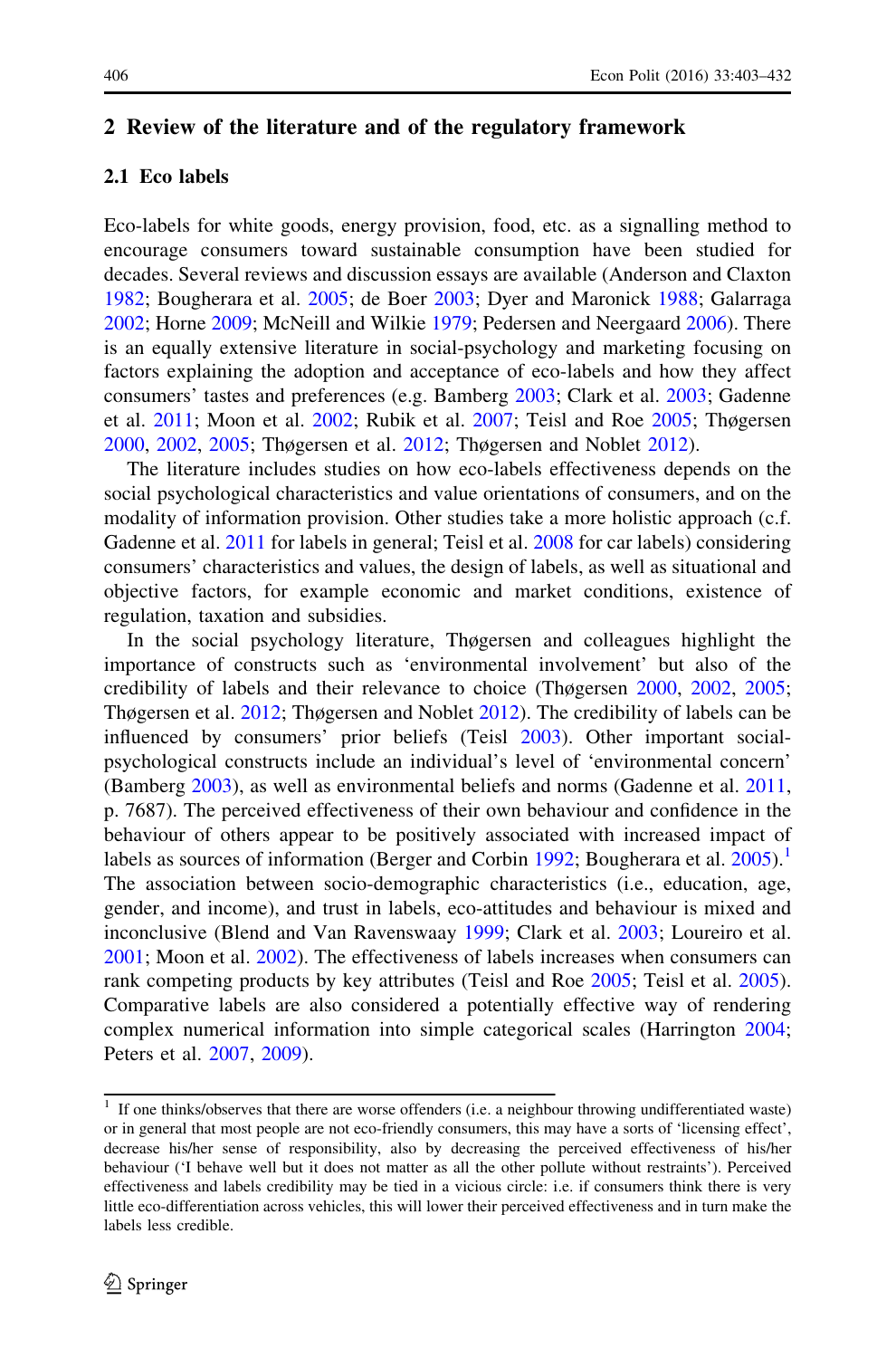#### 2.2 Eco labels for cars

Green products or services, prior to purchase and use are called 'credence goods' whose features cannot be appraised objectively (Delmas and Grant [2014,](#page-28-0) p. 9). Motor vehicles can be evaluated using objective technical (i.e., engine size) and experiential attributes. However, their eco-friendliness is a credence attribute (Teisl et al. [2008](#page-30-0), pp. 143–144) that is not easily verifiable either ex ante or ex post. When choosing two products or services (c.f. renewable versus traditional energy service provision) for which the pairwise ranking of all relevant attributes is not consistent, consumers ignore some dimensions and subjectively reconstruct dominance of one of the two options to choose. In so doing they violate the independence of irrelevant alternatives axiom of expected utility theory (Momsen and Stoerk [2014,](#page-29-0) p. 378). As Sunstein [\(2013](#page-30-0), p. 63) explains, when buying a car or a refrigerator some features become 'shrouded attributes' with potential implications for regulatory policy. Starting from such premises, in 2010 the Office of Information and Regulatory Affairs (OIRA, see brief account in Sunstein [2013,](#page-30-0) pp. 84–89) began collaborating with other US governmental agencies (i.e., EPA, DOT, NHTSA), leading to the enactment of various measures (including labels) concerning the fuel economy of vehicles (EPA and DOT [2011a,](#page-28-0) [b](#page-28-0)).

Teisl et al. ([2008\)](#page-30-0) observe that compared to the general literature on eco-labels focusing on white goods and food, the study of car-labelling is less developed (Choo and Mokhtarian [2004;](#page-27-0) Kurani and Turrentine [2002](#page-29-0); Lane et al. [2012](#page-29-0); Lane and Potter [2007](#page-29-0); Noblet et al. [2006;](#page-29-0) Teisl et al. [2005,](#page-30-0) [2008;](#page-30-0) Teisl [2003](#page-30-0)).

At the time of designing the current study, no reports on experiments on car eco-labels could be found. One of the few published studies took a holistic approach with survey data from a sample of registered vehicle owners in the United States. (Noblet et al. [2006;](#page-29-0) Teisl et al. [2008\)](#page-30-0). Teisl et al. [\(2008](#page-30-0)) reported that well-designed labels affect individuals' perceptions of the eco-friendliness of products and general awareness of environmental problems. They conclude that consumers' perceptions will shift gradually and that labels have a role in this longer term process of social change.

The literature points to three main issues characterising car purchasing (Codagnone et al.  $2013$ ; Lane et al.  $2012$ ; Lane and Potter  $2007$ ; Noblet et al. [2006;](#page-29-0) Teisl et al. [2008](#page-30-0)).

- 1. Eco-friendly attributes play a secondary role and are dominated by other attributes such as price, performance and safety.
- 2. Car purchasing is a two-stage process; in the first stage the class of car is determined. Then in stage 2 attributes including eco-friendliness and fuel economy come into play to select a particular model in the preferred segment.<sup>3</sup>

<sup>&</sup>lt;sup>2</sup> See Codagnone et al. ([2013](#page-27-0): pp. 43–44; Annex II, pp. 41–64).

 $3$  Codagnone et al. [\(2013](#page-27-0)) suggest that, since car class dominates the purchasing process, it may be the case that consumers assume there is little difference in fuel consumption among cars within the same class. An alternative explanation is that consumers see fuel consumption as part of a trade off: less consumption is achievable only at the expense of performance and safety. While it is clear-cut that trucks and sport utility vehicles (SUVs) are the worst polluters, a majority of individuals claim that most vehicles pollute about the same when driven (Teisl et al. [2005\)](#page-30-0).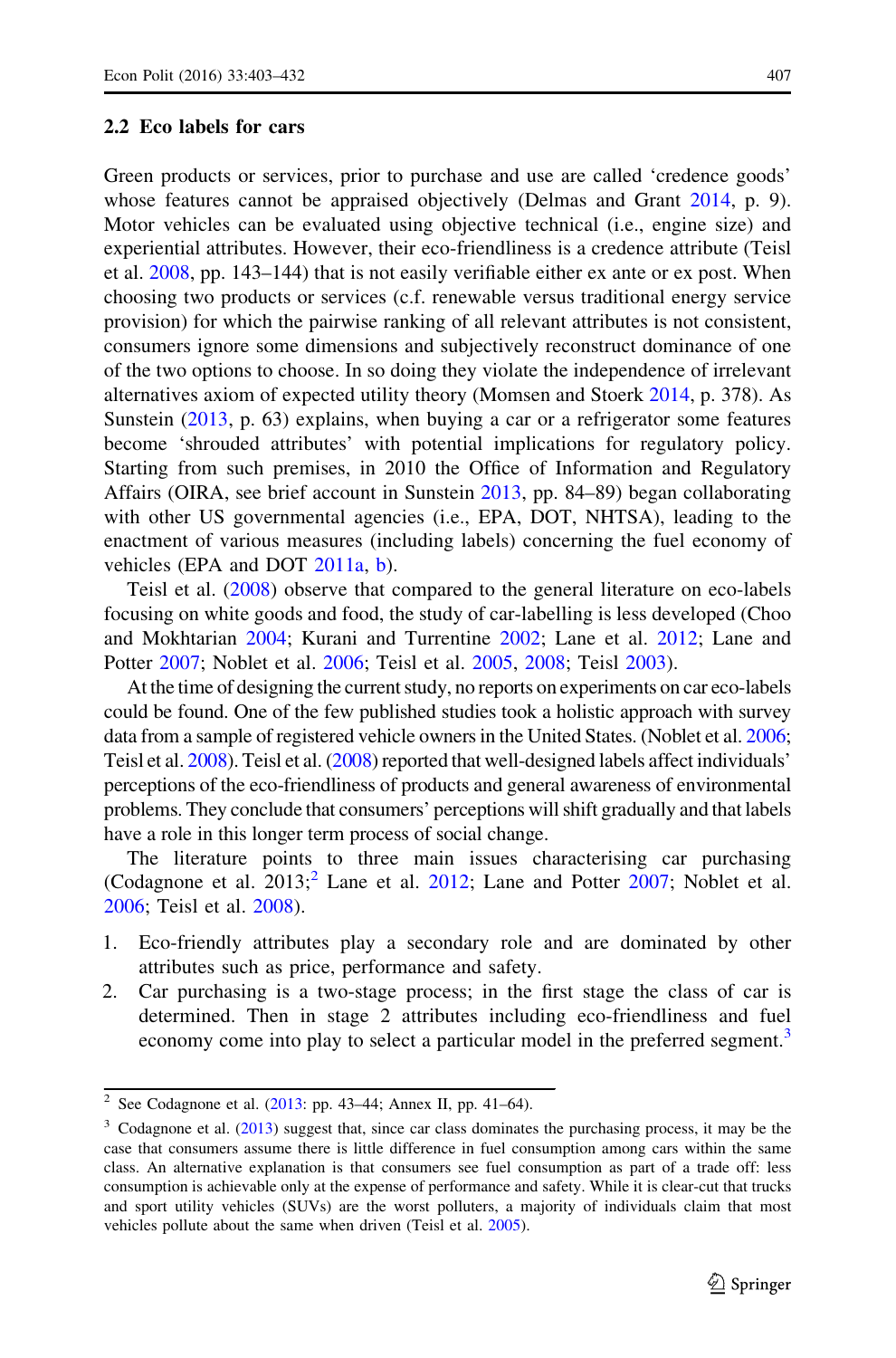3. Surveys indicate that fuel economy is considered more important than  $CO<sub>2</sub>$ emissions and other environmental attributes (Codagnone et al. [2013;](#page-27-0) Lane et al. [2012\)](#page-29-0).

#### 2.3 The contribution of environmental behavioural economics

Two recent reviews discuss the potential contribution of 'behavioural environmental economics' in the design of interventions influencing consumers towards sustainable consumption (Croson and Treich [2014](#page-28-0); Lavrijssen [2014\)](#page-29-0). A major focus in this literature is on 'social norm' nudges ("look what your neighbours are doing")<sup>4</sup> and/ or 'default' nudges in the household utility consumption (energy and water) and waste recycling (Allcott [2011;](#page-27-0) Allcott and Mullainathan [2010;](#page-27-0) Allcott and Rogers [2014;](#page-27-0) Bernedo et al. [2014;](#page-27-0) Carlsson and Johansson-Stenman [2012](#page-27-0); Graffeo et al. [2015;](#page-28-0) Kaenzig et al. [2013;](#page-29-0) Momsen and Stoerk [2014;](#page-29-0) Sunstein et al. [2014](#page-30-0); Sunstein and Reisch [2013](#page-30-0)). A single study tested other 'nudges'—priming, framing, mental accounting, decoy—in addition to social norms and defaults, finding that only the latter two were effective (Momsen and Stoerk [2014](#page-29-0)).

On eco-labels the experimental evidence is limited to two German studies (Heinzle and Wüstenhagen [2012](#page-28-0); Kallbekken et al. [2013\)](#page-29-0) and one in Denmark (Olander and Thøgersen  $2014$ ) that focused not on cars but on energy labels for domestic appliances. No experiments have been conducted on car labels after the adoption of the European car labelling Directive. There are only three studies that are more or less relevant to topic (Achtnicht [2012](#page-27-0); Hilton et al. [2014](#page-28-0); Galarraga et al. [2014\)](#page-28-0). Achtnicht ([2012\)](#page-27-0) did not test car labels but rather elicited the willingness to pay (WTP) among German consumers for cars with reduced  $CO<sub>2</sub>$ emissions. WTP decreased among those who reported lower price ranges for their next car purchase and that differences in WTP by age, gender, and educational level were 'of weak statistical significance or insignificant'. Hilton et al. [\(2014](#page-28-0)) tested the effectiveness of bonus-malus taxes in encouraging consumers to use less polluting means of transport and concluded that such interventions are effective due to price and a social normative effect. On willingness to pay, Galarraga et al. [\(2014](#page-28-0)), used a dataset with official and retail prices for cars in Spain, matched to the ecoclassification label. They found that vehicles falling in category A and B were sold at a 3–5.9 % higher price compared to cars with similar characteristics but lower energy-efficiency labels.

A debate in environmental behavioural economics is whether eco-labels qualify as 'nudges'. Since labels supply information, it is germane to ask whether and how they differ from traditional information campaigns (Kosters and Van der Heijden [2015,](#page-29-0) p. 279). Olander and Thøgersen  $(2014)$  $(2014)$  argue that eco-labels provide information at the point of sale but only change the choice architecture for consumers if and when they become familiar and are considered credible. Building

<sup>&</sup>lt;sup>4</sup> Technically, in the literature there is a distinction between descriptive social norms ('what is normally done') and injunctive norm ('what is commonly approved'), as stressed by Schultz et al. ([2007\)](#page-30-0). Nevertheless, social norms are typically based on higher order expectations, involving both normative and empirical expectations, with the latter playing the stronger role (Bicchieri and Xiao [2007](#page-27-0)).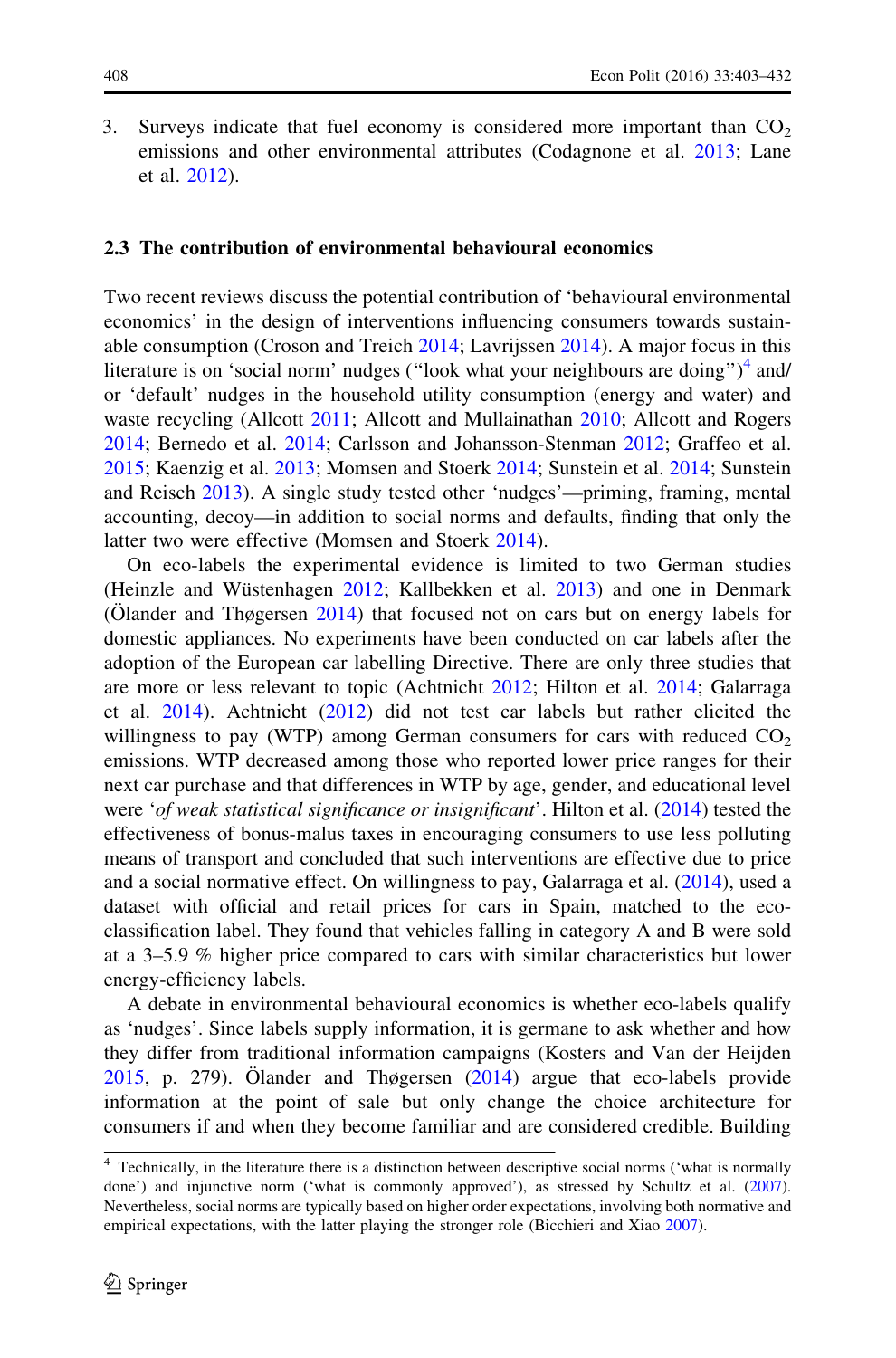<span id="page-7-0"></span>on Peters and colleagues' discussion of labels that perform well in summarising complex numerical information (Peters et al. [2007,](#page-29-0) [2009](#page-29-0)), Johnson et al. [\(2012](#page-29-0)) consider 'good labels' (as opposed to the bad) as an instrument of attribute parsimony reducing information overload. By changing the decision architecture such labels qualify as nudges. Further support for considering 'eco-labels' as nudges is the evidence that their design affects consumers' perceptions (Heinzle and Wüstenhagen [2012](#page-28-0); Teisl et al. [2008](#page-30-0)) an issue to which we will return in the discussion of our findings.

#### 3 Materials and methods

#### 3.1 Framework of the study

The data for this study comes from a multi-country project commissioned by the EC in the formal process of monitoring and evaluation of the 'car labelling' Directive (EC [1999](#page-28-0)).

The Directive is part of the efforts to meet the target of reducing economy-wide greenhouse gas (GHG) emissions by 40 % by 2030 compared to 1990 levels (EC [2016\)](#page-28-0). An 'energy label' was introduced in 1992 (EC [1992\)](#page-28-0), revised in 2010 (EC [2010\)](#page-28-0), and then extended to passengers' cars with the 'car labelling' Directive (EC [1999;](#page-28-0) for more details see Sect. [2](#page-4-0) SOM). This directive specifies that labels must contain  $CO<sub>2</sub>$  emissions displayed near the car at the point of sale (Art. 6 and Annex IV) and that all promotional materials (including different forms of advertising from written texts to videos) must include fuel consumption and specific  $CO<sub>2</sub>$  emissions data of the car model to which it refers. These prescriptions leave considerable discretion to Member States (MSs) for the implementation of the Directive. The directive (together with the regulations EC [2009](#page-28-0), [2014,](#page-28-0) [2015\)](#page-28-0) form the cornerstone of EU policy to reduce  $CO<sub>2</sub>$  emissions from passengers' cars, which in EU-28 are the largest source of energy consumption and  $CO<sub>2</sub>$  emissions among all labelled products.

The formal evaluation of the car labelling directives started in 2015 (see Sect. [2](#page-4-0) SOM).

For the purpose of this study, promotional material is a graphic artefact (not written text only, but not a video) that may appear in different media (point of sale leaflets, advertising in magazines and newspapers, online advertising, etc., except television) promoting a particular car. This choice, in addition to being realistic with regard to current practices in the market, also offers the opportunity to compare the effects of official labels that fulfil the stricter legislative requirements with other forms of information provision (i.e., promotional material) that are less constrained.

Evaluation reports commissioned by the European Parliament and the Commission or undertaken by consumers' associations (e.g. Branningan et al. [2011\)](#page-27-0) agree in observing that fragmentation in the implementation of car labels and promotional material across the members states is generating confusion among consumers. In the ten countries covered in the current study (Denmark, France, Germany, Italy, Netherlands, Romania, Poland, Spain, Sweden, and UK) only in the UK running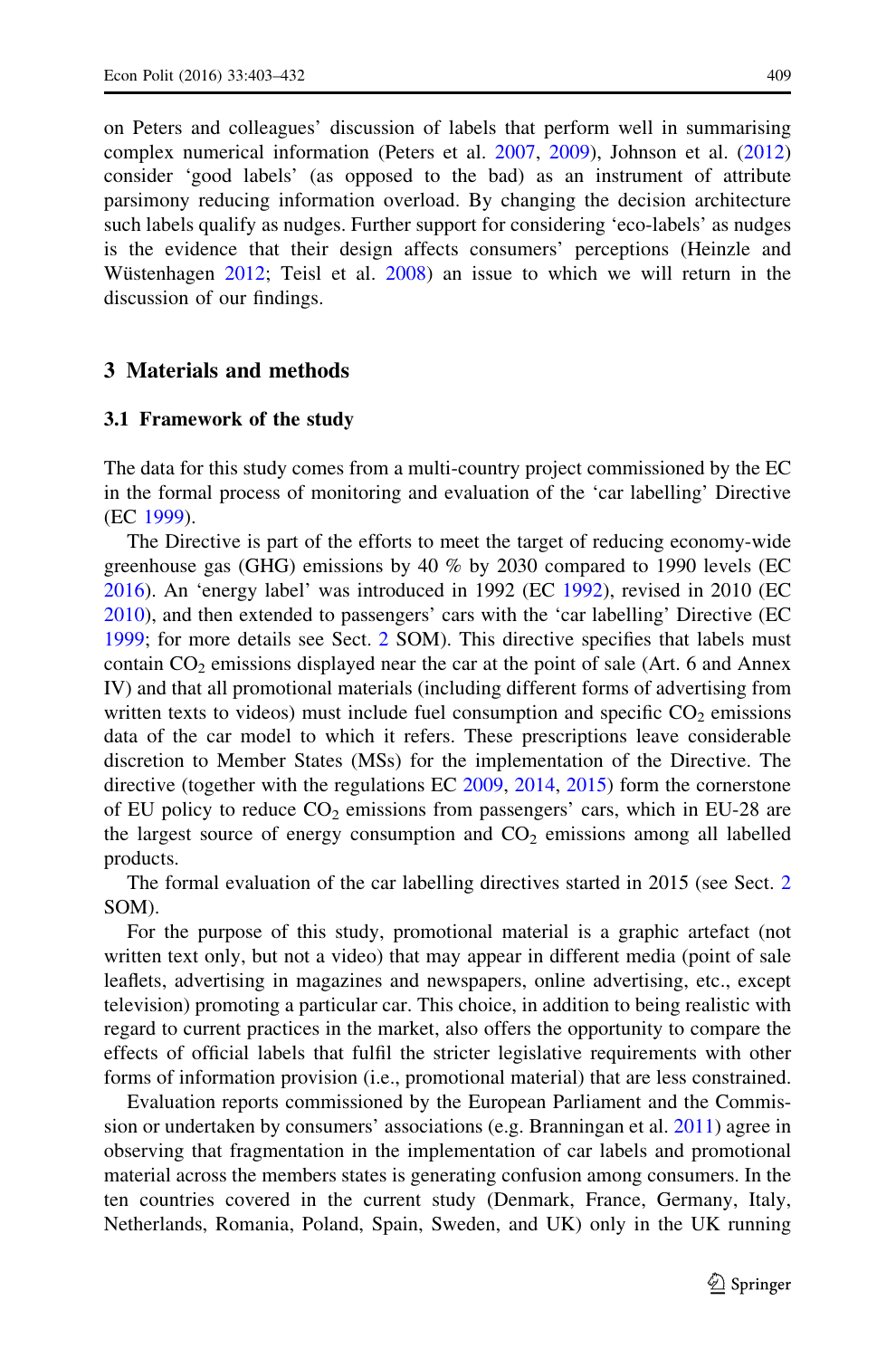<span id="page-8-0"></span>costs are reported together with  $CO<sub>2</sub>$  emissions. Four countries (Italy, Poland, Romania, and Sweden) have not implemented a graphic label with a classification system, and of the remaining six, in three (Belgium, France, UK) the absolute classification system is adopted and in three (Germany, Netherlands, Spain) a relative scale is used (see Table 1 in Sect. [2](#page-4-0) of SOM).

Our study includes two experiments—a laboratory experiment and an online survey designed as Randomized Control Trials (RCTs)—with the aim of testing cognitive processing and behavioural choices in a discrete choice task (in the laboratory) and elicited willingness to pay (in the survey) with the inclusion of environmental information in labels and promotional material.

The design of the treatments in our study resembles the process of consultation between OIRA, other agencies, and the public described by Sunstein ([2013,](#page-30-0) pp. 84–89). Combining the perspectives and the suggestions of different stakeholders, we arrived at an agreement on the key questions for the EU policy makers (e.g. emission scale, running costs etc.).

Needless to say, the optimal design of treatments would have required a test of all possible combinations of the different bits of information that can be included into labels or promotional materials. However, budgetary and time constraints rendered impossible the use of a full factorial design that included testing all possible labels and promotional materials generated by all possible combinations. In the companion report (Codagnone et al. [2013\)](#page-27-0) we discuss the *main effect* of specific informational elements on a number of outcome variables (e.g. we report the main effect of running costs, of vertical emission scale, etc.). In the present paper, we treat labels and formats of promotional materials as holistic treatments: i.e., we test the label as such and we do not aim to isolate the effect of a specific information bit (e.g., running cost per month). In order to maximise ecological validity and to implement a sophisticated dynamic randomisation, a database of 478 cars containing all

| Labels         | Graphical<br>layout                                                                 | Classification<br>system | Running<br>costs | Level of $CO2$<br>taxation | Lost savings<br>fuel |
|----------------|-------------------------------------------------------------------------------------|--------------------------|------------------|----------------------------|----------------------|
| 1              | Vertical                                                                            | Absolute                 | Per mile         | No                         | Yes                  |
| 2              | Horizontal                                                                          | Relative                 | Monthly          | Yes                        | Yes                  |
| 3              | Vertical                                                                            | Relative                 | Per mile         | Yes                        | Yes                  |
| $\overline{4}$ | Horizontal                                                                          | Combined                 | Per 5 years      | No                         | Yes                  |
| 5              | Vertical                                                                            | Combined                 | Monthly          | N <sub>0</sub>             | N <sub>0</sub>       |
| 6              | Horizontal                                                                          | Absolute                 | Monthly          | No                         | Yes                  |
| 7              | Vertical                                                                            | Relative                 | Per 5 years      | No                         | No.                  |
| 8              | Horizontal                                                                          | Absolute                 | Monthly          | Yes                        | No.                  |
| 9              | Vertical                                                                            | Combined                 | Per 5 years      | Yes                        | Yes                  |
| 10             | Horizontal                                                                          | Relative                 | Per mile         | N <sub>0</sub>             | No.                  |
| 11             | Horizontal                                                                          | Combined                 | Per mile         | Yes                        | No.                  |
| 12             | Horizontal                                                                          | Absolute                 | Per 5 years      | Yes                        | N <sub>0</sub>       |
| 13             | Existing UK Label (vertical, absolute, running costs per mile, Vehicle Excise Duty) |                          |                  |                            |                      |

Table 1 Factorial design of treatments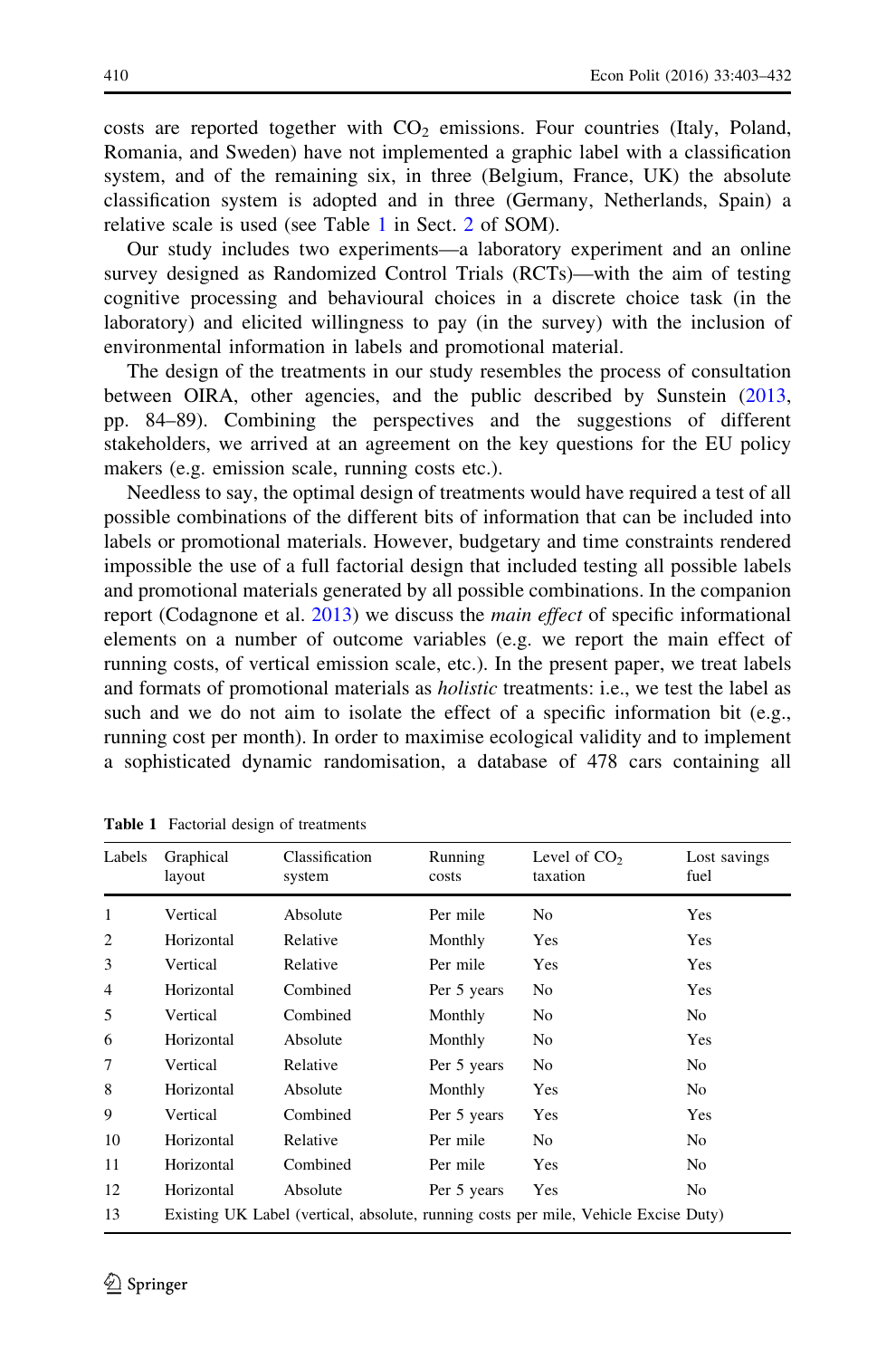<span id="page-9-0"></span>relevant attributes (image, price, running costs, taxes, emissions, etc.) was constructed for all ten countries (see Sect. [5](#page-21-0) SOM).

#### 3.2 Laboratory experiment

The Lab experiment was computer based and conducted on a convenience sample. Each participant had to perform a discrete choice task, selecting the preferred cars among a set of options, and answering a set of questions afterwards. The cars were randomly selected from a car database, from the car class preferred by the respondent. Each car in the discrete choice task was presented with a label aside, which showed the technical features of the cars and its environmental features: the format of the label was the tested treatment, with control condition corresponding with the existing label in the UK (between subjects design). The rankings of the selected cars in terms of fuel consumption and  $CO<sub>2</sub>$  emission represent the behavioural variables; the correct processing of the information shown in the label, according to the answer to the post-treatment questions, represent the cognitive variables.

In more details, the experiment was conducted in the London School of Economics and Political Science (LSE) Behavioural Lab with 403 participants in November 2012. In order to recruit the participants, the Lab sent emails advertising the experiment to a list of contacts. Those contacts were persons who had offered availability for this kind of activity, and include current and former students and other personnel of the University. The content of the email was very general and do not explain the treatments or the aim of the research. The London School of Economics Research Ethics Committee provided the ethical authorization.

Participants gave their informed consent to participate and received a fixed participation fee. The experiment was programmed by one of the authors. Completion of the experiment required on average 18.13 min, with standard deviation 6.88 min.

The car label currently used in the UK and twelve other variants were designed as experimental treatments. The current official label was the control condition. It should be noted however, that the UK label compared to those implemented in other countries contained additional information (i.e. running cost in the form miles per gallon and the cost of Vehicle Excise Duty). From the evidence in Lane et al.  $(2012)$  $(2012)$ , it emerged that more than 50 % of UK consumers were familiar with the graphic label. Hence, from an ecological validity perspective it was deemed inappropriate to use as control just a plain text.

The labels comprised alternative pieces of information as follows (examples of all labels tested in the lab are available at SOM: Sect. [3.3](#page-12-0)):

- 1. Graphical layout of the  $CO<sub>2</sub>$  emissions classification system (scale presented in a vertical versus a horizontal format);
- 2. Type of emissions classification, absolute (comparing with all other cars), relative (comparing with cars in the same class) or combined (mixing the two);
- 3. Running costs, expressed per mile, per month or per 5 years;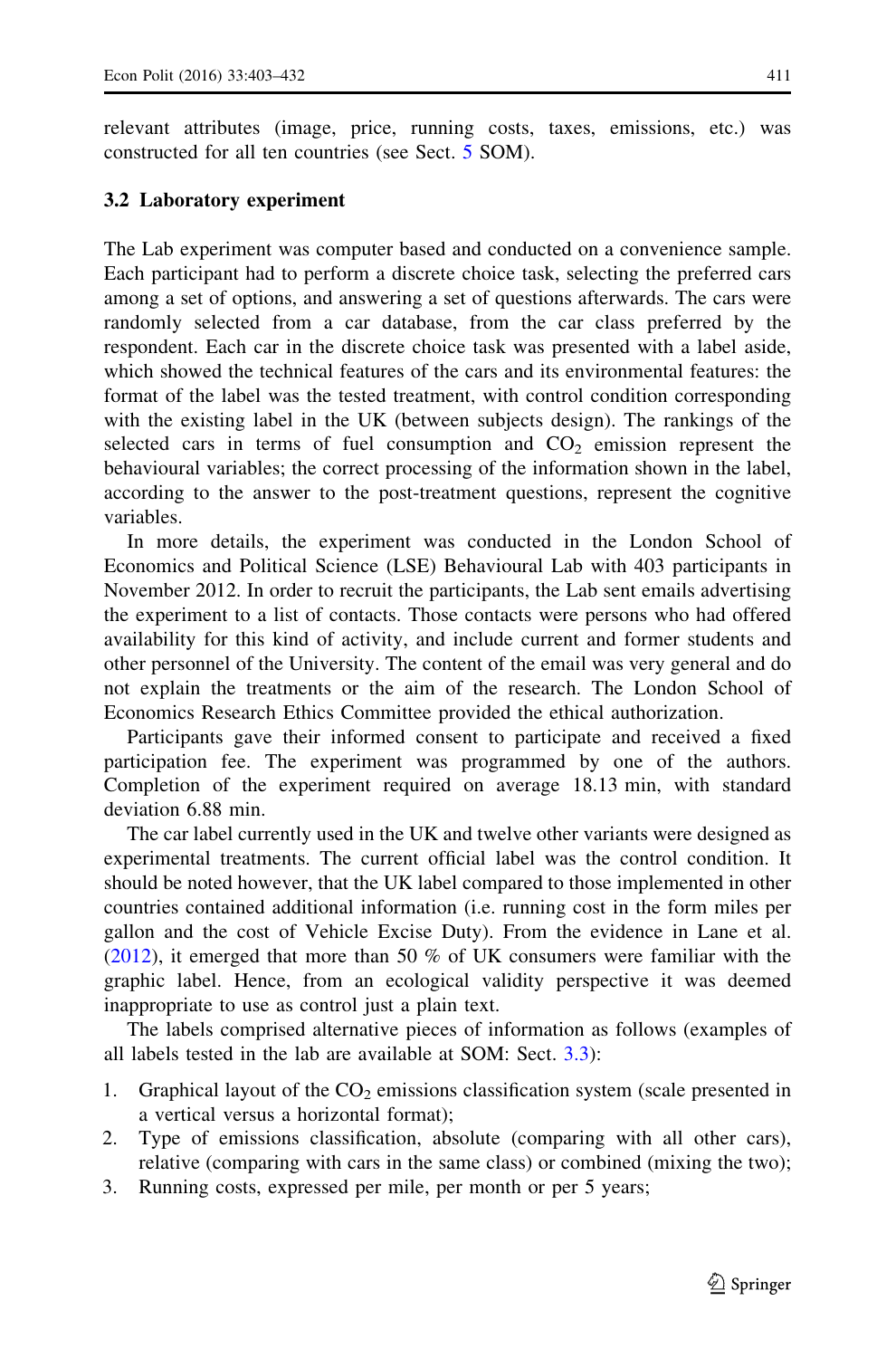- 4. Additional information on lost saving on fuel compared to the best vehicle in class;
- 5. Additional information on  $CO<sub>2</sub>$  taxation.

In Sect. [2](#page-4-0) of the SOM we explain the background of absolute and relative classification for emissions. In the experiment we used a simplified version of  $CO<sub>2</sub>$ scales. In the absolute classification, the class of  $CO<sub>2</sub>$  emissions was calculated and depicted on the scale A–G along with the level of emissions, less than 100 g  $CO<sub>2</sub>/$ km: A; between 100 and 200: B; etc. In the relative system, the class was determined through a comparison with cars in the same class. Car classes or segments are: Economic Sport Utility Vehicles; Executive Cars, Expensive Sport Utility Vehicles, Large Family Cars, Large Multi-Purpose Vehicles, Micro-cars, Roasters, Small Family Cars, Small Multi-Purpose Vehicles, and Superminis. Finally, the combined classification reported both types of information.

As graphical layouts and classification schemes vary across the member states, it was important from a policy perspective to test their relative effectiveness. Candidate explanations for differential effectiveness include information on running costs that may activate 'mental accounting' on fuel economy but run the risk of the so called 'miles per gallon' (mpg) illusion (Larrick and Soll [2008](#page-29-0)). Mental accounting is the process through which people code, categorize and evaluate different economic events and their associated outcomes (Thaler [1985](#page-30-0), [2004\)](#page-30-0). The mpg illusion exists because using mpg as a measure of fuel efficiency leads people to a systematic misperception. Another explanation is that information on 'lost saving' is a form of 'framing' leading to the 'loss aversion' identified in Prospect Theory (Kahneman and Tversky [1979](#page-29-0); Tversky and Kahneman [1991\)](#page-30-0). Information about taxation is another example for the activation of 'mental accounting'.

The minimum number of treatments combining the various attributes that it was decided to test was 12. Table [1](#page-8-0) provides an outline of the visual stimuli. The logic of the design was to present full labels, i.e. including more than one attribute (e.g. graphical layout and running cost per mile), but allocating those attributes across labels in order to recover the main effect of individual pieces of information. The labels were mock-ups: they were dynamically adjusted in the course of the experiment to report the specific characteristics of the cars appearing in the discrete choice task. An example of these treatments is found in the SOM: Sect. [3.3](#page-12-0).

The experimental flow is reported in Table 2. Subjects were first asked questions on socio-demographic characteristics and preferred class of cars. Ascertaining the preferred class of car to purchase was necessary as existing evidence points to a

| <b>Table 2</b> Experimental flow |                                                                         | Socio-demographic question           |
|----------------------------------|-------------------------------------------------------------------------|--------------------------------------|
|                                  |                                                                         | Revealed preference for class of car |
|                                  | Randomization (one of the 13 types of label; either three of four cars) |                                      |
|                                  |                                                                         | Discrete choice task                 |
|                                  |                                                                         | Post experimental task questions     |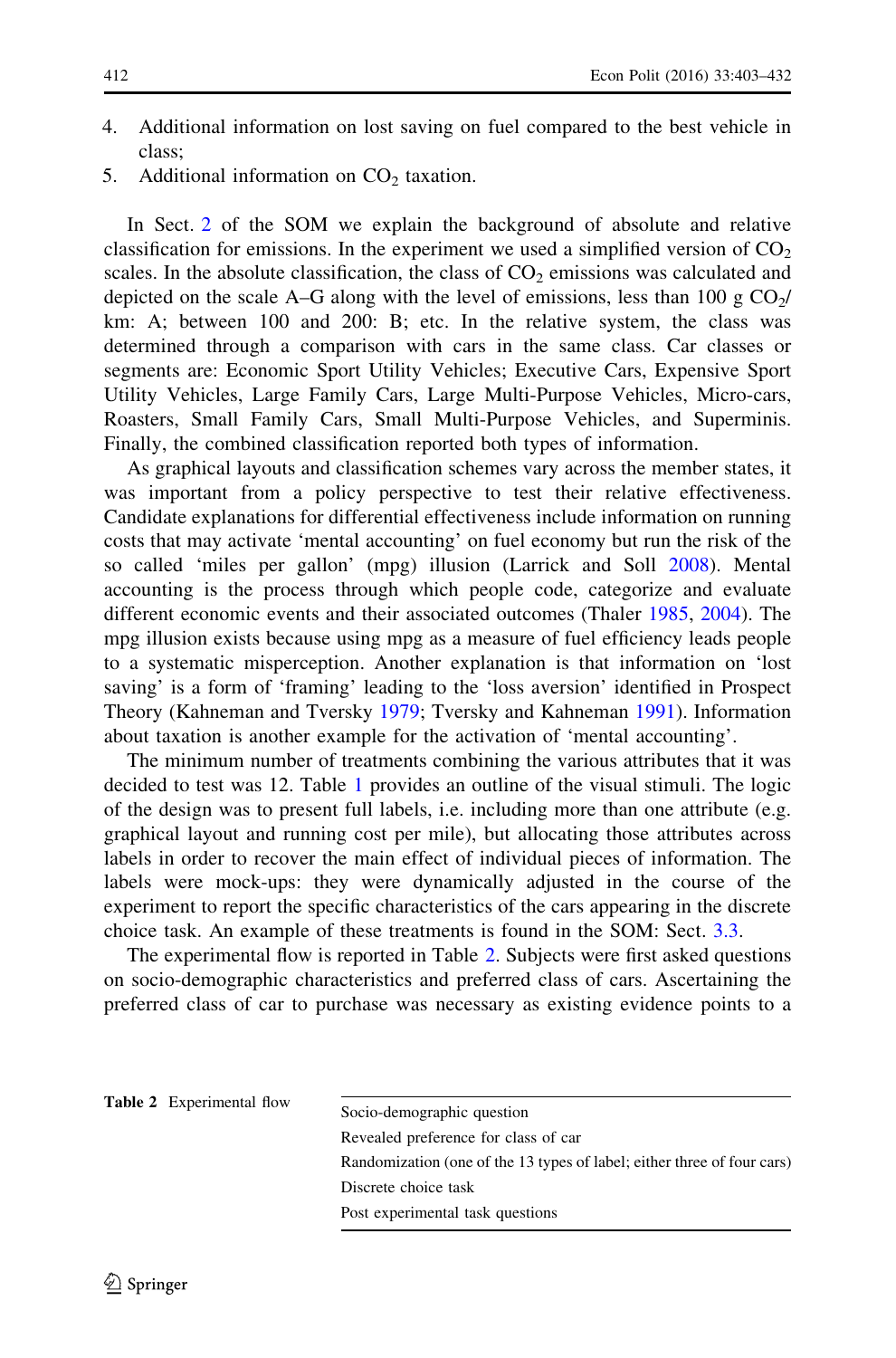two-step process in car purchase decisions—first selecting the class of car and then selecting the model within the preferred class.<sup>5</sup>

Participants then performed the discrete choice task: three cars were randomly selected from the revealed class preference and subjects were asked to choose one of them as a purchase. These cars were shown with labels alongside; the format of the label (one among the 13 in Table [1\)](#page-8-0) was randomly assigned between subjects and was the same for all the cars, but with the appropriate details for each car. At random, some of the subjects were shown four cars, with the fourth taken from a non-preferred class to control for the robustness of the two step purchasing procedure. This car in the fourth class was picked at random from the next closest segment. (The list of ordered segments is the one presented above).

A screenshot of the experimental task is shown in the SOM (Sect. [3.4](#page-15-0)).

Following the discrete choice task subjects were asked a number of questions about the noticeability and cognitive processing of the information. In this analysis, we focus on the following two questions, related to emissions and running costs:

- 1. How do you think the car you selected scores in terms of  $CO<sub>2</sub>$  emissions compared to the other options available?
- 2. How fuel efficient do you think is the car you selected compared to the other options available?

Responses were recorded on a scale from one to ten (low score equals less environmentally friendly). The full questionnaire is reported in the SOM, Sect. [3.2](#page-9-0).<sup>6</sup>

As dependent measures, we recorded both behavioural and cognitive processing variables. A behavioural variable captures an action by the respondent; a cognitive variable record a cognitive process (in this case related with fluid intelligence) by the respondent.

The behavioural variables were:

- 1. A score on emissions: This is the ranking in terms of  $CO<sub>2</sub>$  emissions of the selected car with respect to all the cars in the database. The score goes from one to ten, on a continuous scale. The higher the score, the greener the choice;
- 2. A score on fuel efficiency: This is the ranking in terms of fuel efficiency of the selected car with respect to all the cars in the database. The score goes from one to ten, on a continuous scale. The higher the score, the larger the saving.

The cognitive variables were:

1. Fuel efficiency: we compare the choice options available to the respondent in terms of fuel efficiency and we rank the chosen car in terms of fuel efficiency,

 $5$  Codagnone et al. [\(2013](#page-27-0), p. 43) report the following the following results. In ten EU countries, 63 % of the sample agreed with the statement that they choose a car only among those belonging to the same class and only 11.4 % disagreed (26.3 % neither agreed nor disagreed; on the other hand, only 31 % agree that emissions consideration influence the choice of the class and only 36 % agree that they would change the size of the selected car if this would reduce emissions.

<sup>6</sup> Technically, the full experimental protocol includes further tasks to evaluate labels for unconventional engine cars such as hybrids and electric cars. These further details are discussed in Codagnone et al. ([2013\)](#page-27-0).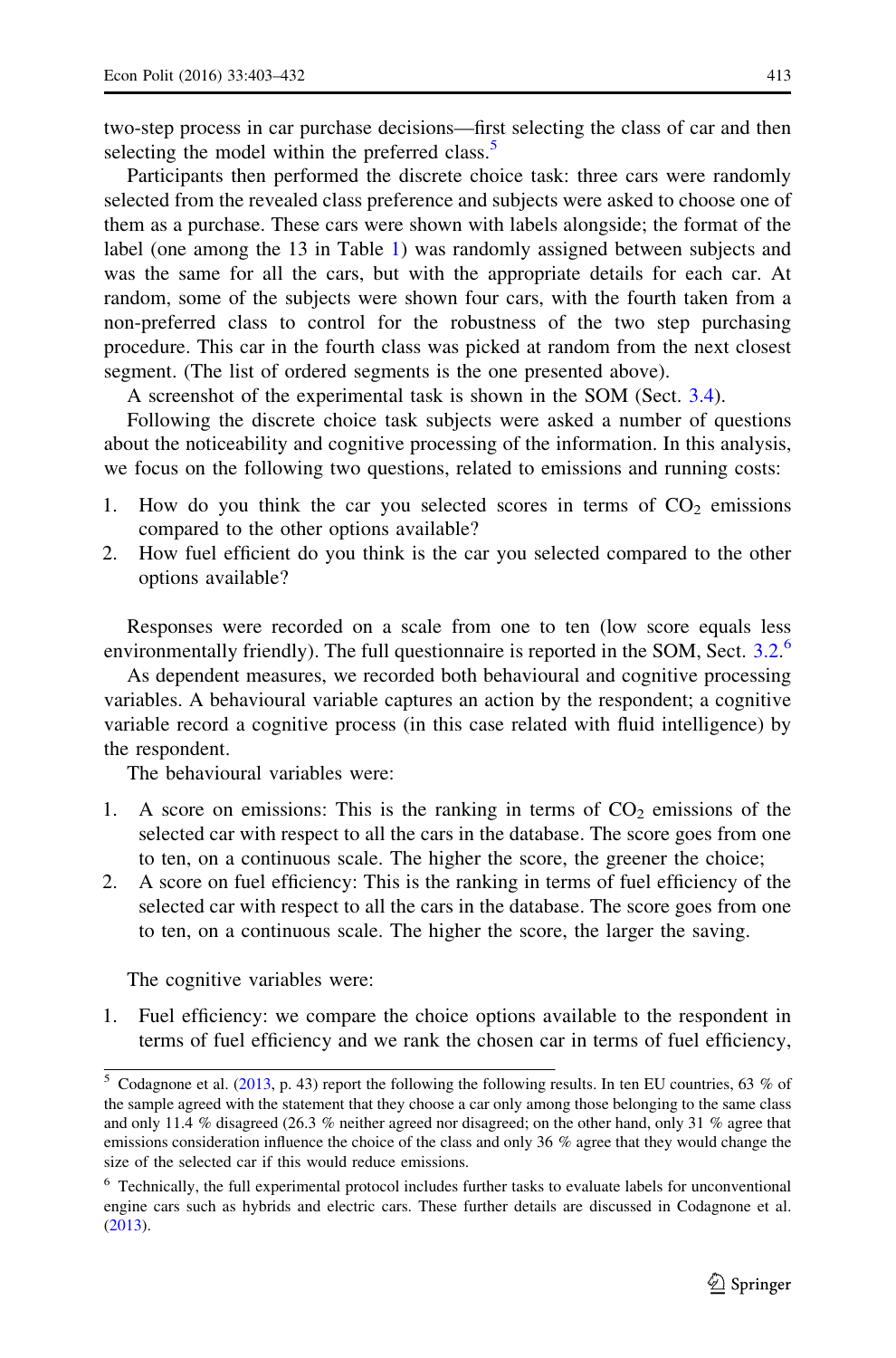<span id="page-12-0"></span>from one to n ( $n = 3.4$  is the number of cars shown), increasing in the level of efficiency (objective score). We normalize this ranking from one to ten. We then take the response to the question ''How fuel efficient do you think is the car you selected compared to the other options available?'', which is given on a 1–10 scale (subjective score). If the difference between the objective score and the subjective score is lower than 1/n, our cognitive processing dummy is equal to one; otherwise, it is equal to zero.

2. Environmental friendliness: we compare the choice options available to the respondent in terms of  $CO<sub>2</sub>$  emissions and we rank the chosen car in terms of  $CO<sub>2</sub>$  emissions, from one to  $n (n = 3, 4)$  is the number of cars shown), increasing in the level of greenness *(objective score)*. We normalize this ranking from one to ten. We then take the response to the question ''How do you think the car you selected scores in terms of  $CO<sub>2</sub>$  emissions compared to the other options available?'', which is given on a 1–10 scale (subjective score). If the difference between the objective score and the subjective score is lower than 1/n, our cognitive processing dummy is equal to one; otherwise, it is equal to zero.

Notice that our cognitive variables allow for a margin of error: the respondent can be wrong up to one position in the objective score.

#### 3.3 Online experiment

The experiment was computer based and conducted on a representative sample. The participant performed a price elicitation task, declaring their willingness to pay, and answered some questions. The car shown was selected randomly from the car class preferred by the participant, with a label (or promotional material) aside. The format of the label (or promotional material) is our tested treatment, with a plain label (or promotional material) as control condition. Randomization occurred between subjects. Dependent variables are the declared price (with respect to market price) and the cognitive processing of the information related with running costs, according to the answer to the post-experimental question.

The online experiment was performed in ten countries, with 8211 participants. The programming was performed by one of the authors and then it was administered to an online panel. The access to the panel was given by a market research company that administers surveys and questionnaires. Data were gathered in February 2013. The participants in the online panel were contacted by email and were asked to give their informed consent by clicking on an ''Accept'' or a ''Reject'' button. The London School of Economics Research Ethics Committee provided the ethical authorization. On average, the experiment took 14.51 min, with standard deviation 7.99 min and participants received a fixed fee.

The sample is representative of the online population in each country for the age 18-65 with quotas by country, gender and age group (three). It is a random sampling with sampling error of 1.12 % for overall data and 3.54 % for country-specific data. The countries included are (participants among parenthesis): Belgium (815), France (803), Germany (810), Italy (804), Netherlands (807), Poland (824), Romania (819), Spain (887), Sweden (828), and United Kingdom (814).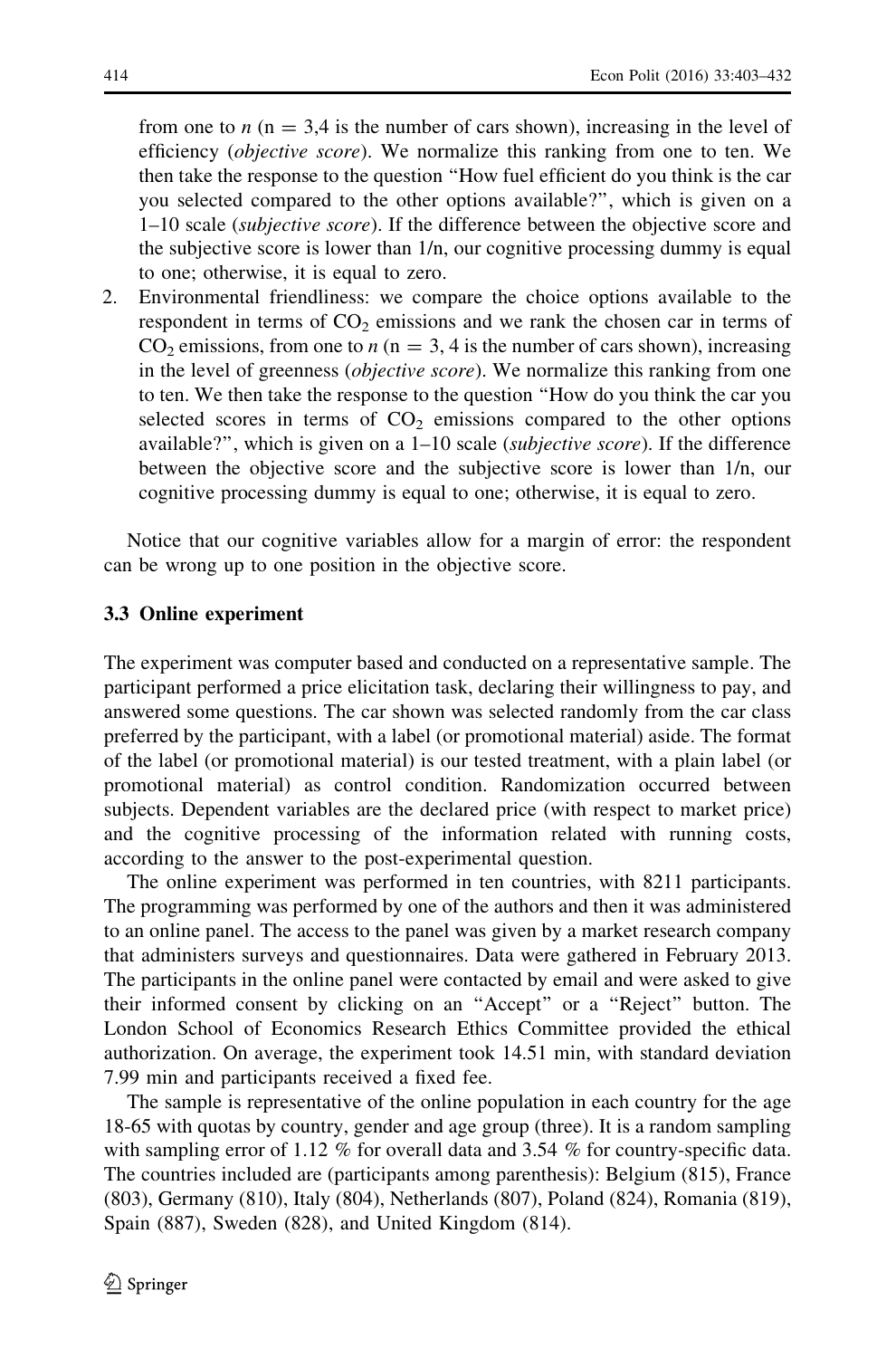| <b>Table 3</b> Experimental flow | Socio-demographic question                        |
|----------------------------------|---------------------------------------------------|
|                                  | Randomization (between subject of tasks and cars) |
|                                  | Elicited Willingness to pay                       |
|                                  | Post experimental task questions                  |

The participants answered a series of pre-treatment questions and were allocated to the main task, before concluding with a post-experimental questionnaire. The original design of the experiment included a number of subtasks that were motivated by specific issues in the labelling directives (e.g. a comprehension question regarding the  $CO<sub>2</sub>$  classification systems). These tasks are not reported in this article (see the discussion in Codagnone et al. [2013](#page-27-0)). The results featured in this paper concern the evaluation of labels and promotional materials.

The experimental flow is shown in Table 3. Participants answered some preliminary questions and then moved into the main task. The experimental task elicited willingness to pay, through a multiple price list (MPL) format. The subject was shown a car randomly selected from the database; the car was accompanied by a label or promotional material aside, with the specific features of the car reported in the treatment (dynamic mock up). The treatments were allocated randomly between subjects. The participants declared the maximum price they will pay, by clicking one of the options in a grid of prices. The grid was adjusted around the market price of the car in the country. The grid included 12 options with a 6  $\%$  interval (of the market price) at each tick; prices were later approximated to be meaningful.

The car purchase was simulated, because performance related payments were not feasible. The opportunity cost of participation was covered by the participation fee mentioned earlier. Although this is not standard in economic experiments, it is often used in online studies and in behavioural science (e.g. Bogliacino et al. [2015\)](#page-27-0).

2485 participants were asked to perform a MPL associated with labels (with a conventional engine, electric or hybrid car), while 2398 were asked to perform a MPL associated with promotional materials (with a conventional engine, electric or hybrid car).

For the labels the information variables were:

- 1. Running costs in two versions (cost per mile/km and cost per 5 years);
- 2. Lost saving on fuel with respect to the best performer in the class;
- 3. Fuel economy: litres per km or miles per gallon depending on the country and battery life in the case of electric car.

The table with the labels elaborated combining these pieces of information is reported below (Table [4\)](#page-14-0).

As there is no standard car label in use across the EU the control condition was a standardised format produced to ensure comparability across the sample. Respondents were randomly allocated to treatments regardless of their country of origin.

Suggestions from the literature on good label design (Peters et al. [2007,](#page-29-0) [2009](#page-29-0)) and on the need to avoid using different metrics and classification systems (Fasolo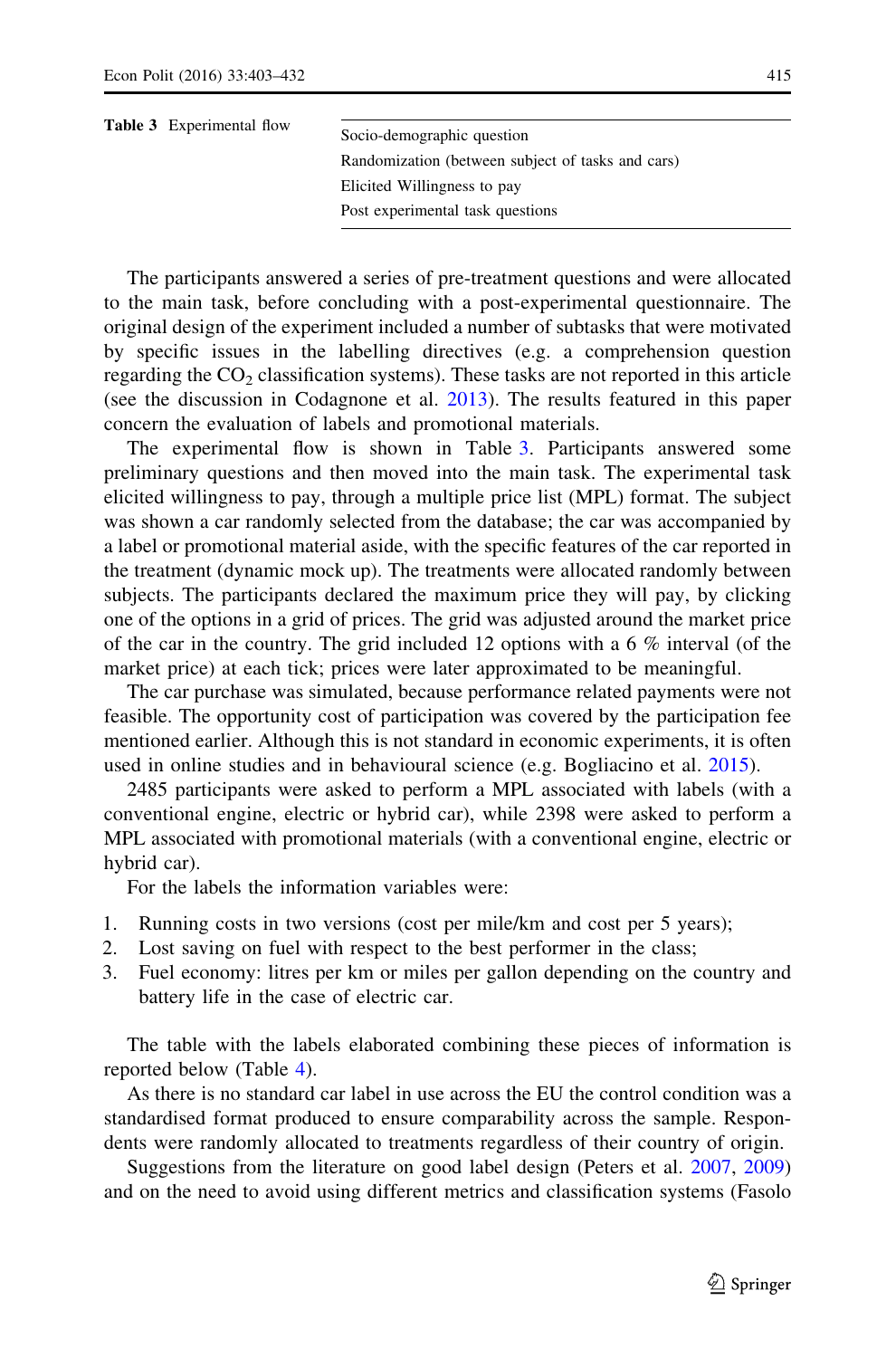| Labels         | Basic                                       | Running<br>costs | Lost saving<br>on fuel | Fuel economy<br>(battery for<br>electric) |
|----------------|---------------------------------------------|------------------|------------------------|-------------------------------------------|
| 1              | Vertical layout and Absolute classification | Per mile or km   | N <sub>0</sub>         | No.                                       |
| 2              | Vertical layout and Absolute classification | Per 5 years      | No                     | No.                                       |
| 3              | Vertical layout and Absolute classification | No.              | Additional<br>costs    | No.                                       |
| $\overline{4}$ | Vertical layout and Absolute classification | No.              | Loss                   | No.                                       |
| 5              | Vertical layout and Absolute classification | No               | N <sub>0</sub>         | Yes                                       |
| Control        | Vertical layout and Absolute classification | No               | No                     | N <sub>0</sub>                            |

#### <span id="page-14-0"></span>Table 4 Labels for the online experiment

Absolute classification refers to the class of  $CO<sub>2</sub>$  emissions, computed with respect to all cars in the database. Additional costs refer to additional expenditure with respect to the best performing car in the class, Loss means that it is visualized as ''You Lost'' and the additional cost. Fuel economy is reported per mile or per km depending on the country, in the case of electric is reported as battery life

et al. [2010](#page-28-0)) informed the design of the promotional materials. We also followed the dictum 'if it is hard to read then it is hard to do' (Song and Schwarz [2008\)](#page-30-0).

The promotional material comprised the following informational elements:

- 1. Format: This dimension refers to form of reporting information about  $CO<sub>2</sub>$ emissions. With respect to the control condition two variations were tested: using only a Graphic Element (GE) or using both a GE and a textual illustration of the  $CO<sub>2</sub>$  emissions class;
- 2. Additional elements: a small text indicating running costs (RC small); a larger running cost element (RC salience) with a footnote indicating the unit of measurement for running costs at the very bottom of the promotional material.
- 3. A weblink that once clicked upon, pop up a label.

The table with the promotional materials elaborated combining these pieces of information is reported below (Table [5\)](#page-15-0).

After the MPL, every subject answered a number of questions. As in the case of the laboratory experiment, these questions concerned the noticeability of the specific piece of information we aimed to test. We will focus on the following question, asked to all participants:

''How do you think the car you selected scores in terms of running costs with respect to the other cars in the market?''

The response was elicited on a ten-point scale, increasing in the greenness of the choice.

The dependent variables included a behavioural variable and a cognitive variable.

The behavioural variable was the elicited WTP. This was calculated as the ratio of the chosen option and the market price of the car in the country.

The cognitive variable is a dummy measuring correct processing of the information. We first compute the *objective score* of the car in terms of running costs, with respect to the entire car database, and we normalize it from one to ten.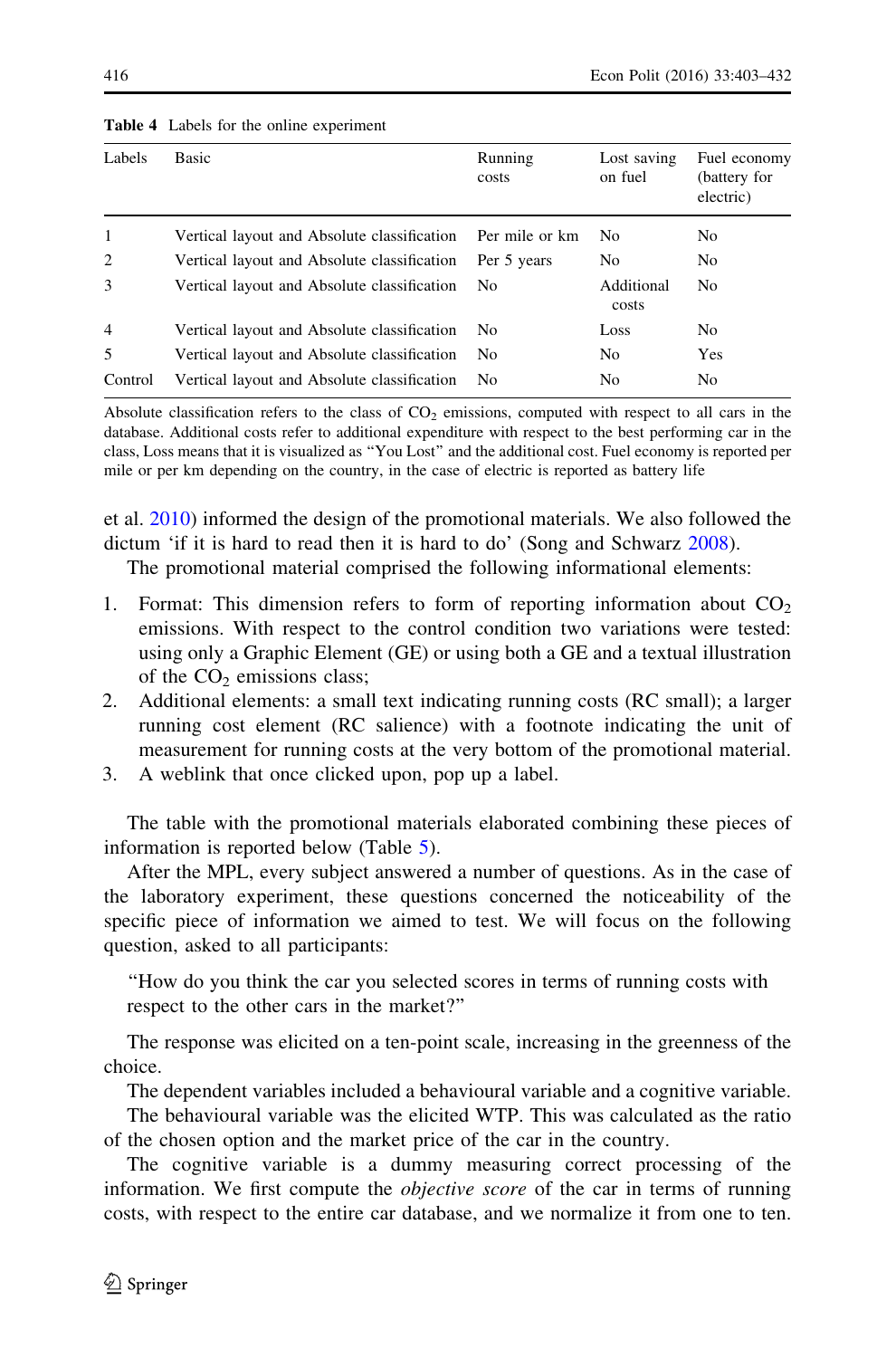| Promotional material | General format | Additional element (AE) | Web link       |
|----------------------|----------------|-------------------------|----------------|
| 1                    | Only GE        |                         | Yes            |
| $\overline{2}$       | $Text + GE$    | RC salience             | Yes            |
| 3                    | $Text + GE$    | RC small                | N <sub>0</sub> |
| $\overline{4}$       | Only GE        | RC small                | N <sub>o</sub> |
| 5                    | Only GE        |                         | No             |
| 6                    | $Text + GE$    |                         | Yes            |
| 7                    | Only GE        | RC salience             | Yes            |
| 8                    | Only GE        | RC salience             | Yes            |
| 9                    | Only GE        | RC salience             | No             |
| 10                   | $Text + GE$    |                         | N <sub>o</sub> |
| 11                   | $Text + GE$    | RC small                | Yes            |
| 12                   | $Text + GE$    | RC salience             | N <sub>0</sub> |
| Control              | Text Only      |                         | No             |

<span id="page-15-0"></span>Table 5 Promotional material factorial design of treatments

General Format refers to the Visualization of the  $CO<sub>2</sub>$  emissions, GE is Graphic Element, and Text is a textual explanation. RC salience is Running cost information in large size with explanatory footnote; RC small is running cost information in small size. Weblink is the presence of a link that opens up a label

We then consider the *subjective score*, given by the answer to the question: "How do you think the car your selected scores in terms of running costs with respect to the other cars in the market?'' If the difference between the objective and the subjective score was lower than 3.3 then the dummy is equal to one; zero otherwise.

#### 3.4 The analysis performed

Following the standard Rubin causal model (1974) we can define the outcome for the untreated individual i in reduced form as:

$$
y_i^0 = \alpha_0 + u_i,\tag{1}
$$

where the last term is the unobservable component, while for the individual i receiving treatment  $j = 1, 2, \dots n$ :

$$
y_i^j = \alpha_0 + \beta_j + u_i \tag{2}
$$

As a result for the generic participant i we can define the  $d_i^j$  as the dummy equal to one if treatment j is applied to I and zero otherwise. We can write:

$$
y_i = \left(1 - \sum_j d_i^j\right) y_i^0 + \sum_j d_i^j y_i^j = \alpha_0 + \sum_j d_i^j \beta_j + u_i.
$$
 (3)

We can define the betas as the average treatment effect. OLS is unbiased if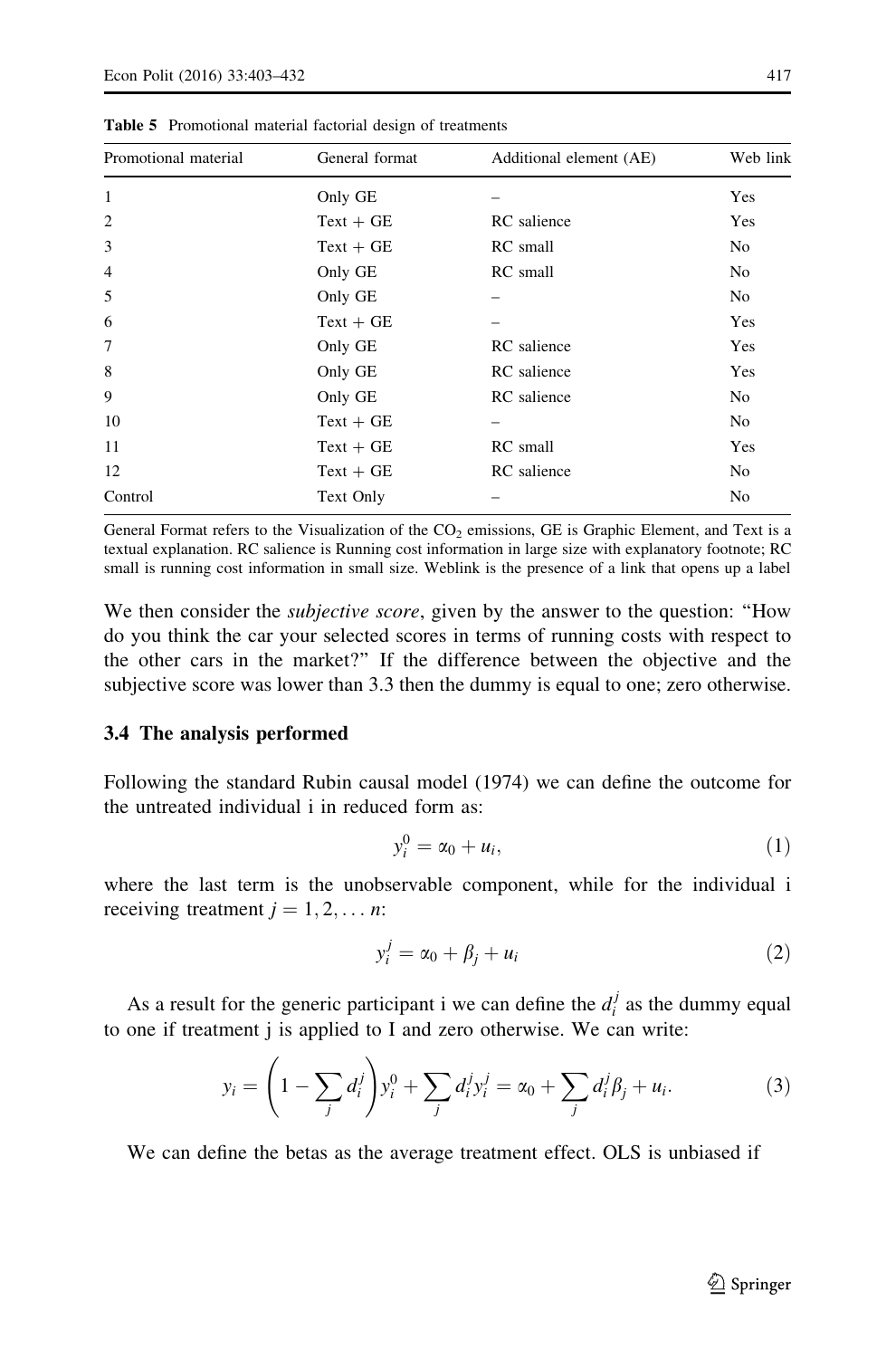$$
E[u_i|d_i^1,\ldots,d_i^n] = 0.
$$
\n<sup>(4)</sup>

<span id="page-16-0"></span>But we know that assumption [\(4](#page-15-0)) holds under randomization. In case the outcome is a non-linear function, we simply apply a proper functional form (e.g. logit or ordered logit), but identification still occurs under the same basic assumption. We run Huber-White heteroschedasticity robust standard errors.

#### 4 Results

#### 4.1 Laboratory experiment

In SOM, Sect. [3.1](#page-7-0) we report basic descriptive statistics of the sample and the histograms of the response variables.

Since the lab is based on a convenience sample, it is worth discussing some of the prevalent features: 55.56 % of the participants are female, 63.95 % have less than 22 years old, 57.53 % have tertiary education, 15.80 % have never bought a car, 5.19 % is married

Socio-demographic characteristics are balanced across treatments, implying that randomization met its objective. We perform a set of ANOVA for sociodemographic, using treatments as independent variables. The null hypothesis of balanced characteristics is never rejected: gender ( $F = 0.91$ ;  $p = 0.53$ ); having bought a car (F = 1.03, p = 0.42); age group (F = 1.39, p = 0.16); education  $(F = 1.31; p = 0.21)$ ; marriage status  $(F = 0.82; p = 0.63)$ .

In Table [6](#page-17-0) the main results from the discrete choice experiment in the laboratory are shown. Logistic regression is used for the cognitive variables and ordered logit regression for the behavioural variables, both with robust standard errors. (The description of the outcome variables was presented in the previous section). Note that the cognitive variables are dummies for correct processing of the information (with an error margin), while the behavioural variables are ''scores'', the greener the choice (in terms of emissions or fuel economy) the higher the score. The coefficients represent the average treatment effect in comparison to the control condition (the existing label in the UK).

We start with columns (1) and (2) where the coefficient captures the marginal effect on the log of the odds ratio. In both cases, label 3 (vertical layout, relative classification system, running costs per mile, no info on taxation, but inclusion of loss savings nudge) significantly increases the likelihood of answering satisfactorily (i.e. within the accepted margin). We can calculate the predicted probability of correct processing for label  $j$  ( $j = 1, 1, ... 12$ ) as

$$
p_j = \frac{1}{1 + \exp(-\alpha_0 - \beta_j)}
$$
(5)

Where alpha is defined in (3) and is our constant.

When moving from the control condition to label 3 the probability of processing correctly the information on emission increases from 69 to 95 %, while for the fuel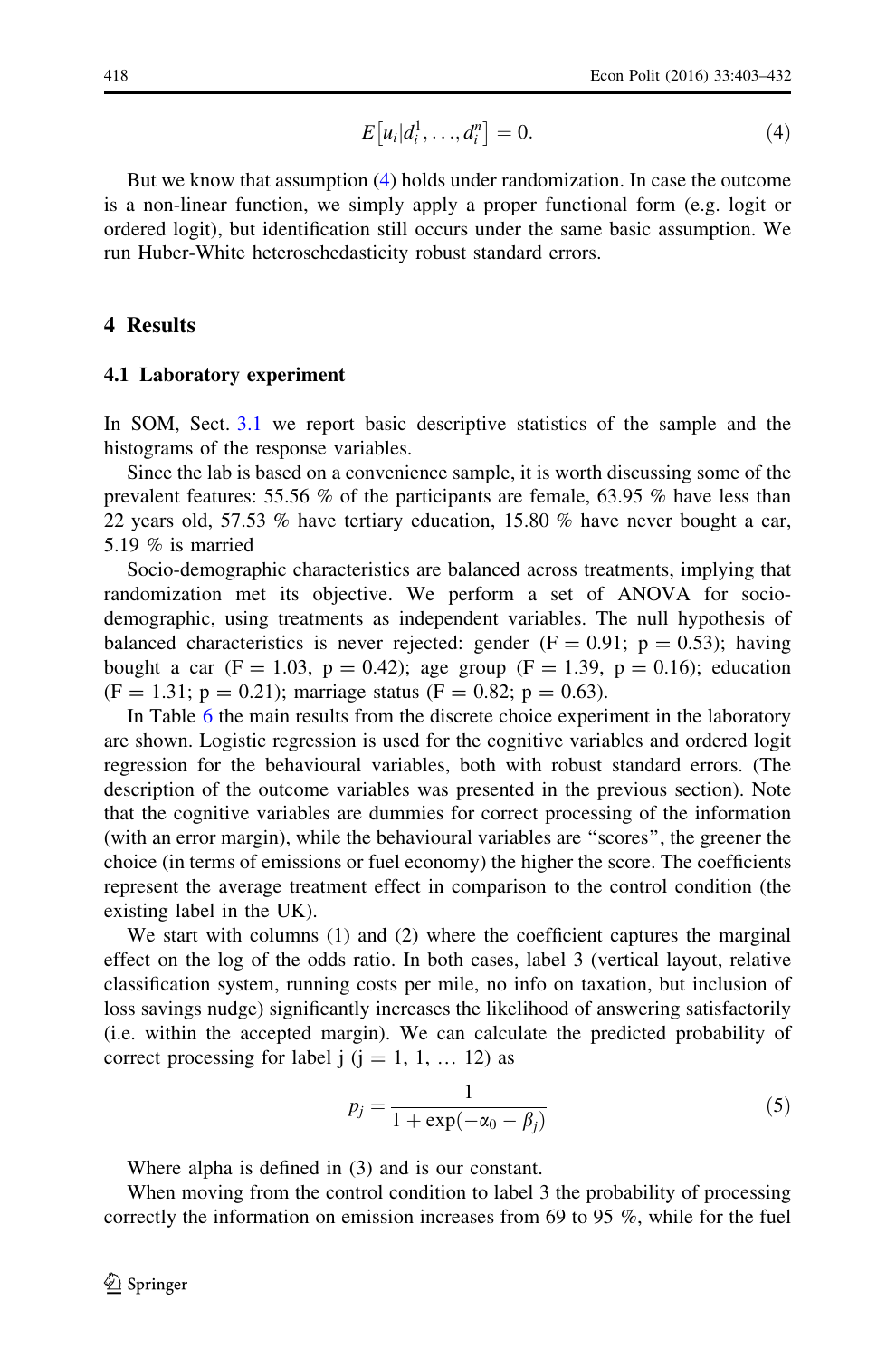| (3)<br>(4)<br>(1)<br>(2)<br>Emissions:<br>Fuel economy:<br>Emissions: score<br>Fuel economy: score<br>cognitive processing<br>cognitive<br>of the choice<br>of the choice<br>processing |  |
|-----------------------------------------------------------------------------------------------------------------------------------------------------------------------------------------|--|
|                                                                                                                                                                                         |  |
| Label 1<br>0.272<br>0.852<br>0.234<br>0.857                                                                                                                                             |  |
| (0.608)<br>(0.638)<br>(0.578)<br>(0.559)                                                                                                                                                |  |
| 0.677<br>1.189**<br>$-0.353$<br>Label 2<br>0.209                                                                                                                                        |  |
| (0.554)<br>(0.574)<br>(0.457)<br>(0.439)                                                                                                                                                |  |
| $2.351**$<br>1.458**<br>0.106<br>0.642<br>Label 3                                                                                                                                       |  |
| (1.071)<br>(0.688)<br>(0.466)<br>(0.439)                                                                                                                                                |  |
| 0.272<br>0.404<br>$0.935**$<br>Label 4<br>0.469                                                                                                                                         |  |
| (0.520)<br>(0.499)<br>(0.424)<br>(0.401)                                                                                                                                                |  |
| 0.783<br>0.159<br>Label 5<br>$-0.157$<br>0.227                                                                                                                                          |  |
| (0.586)<br>(0.494)<br>(0.461)<br>(0.418)                                                                                                                                                |  |
| Label 6<br>$-0.330$<br>0.0790<br>$-0.0590$<br>0.524                                                                                                                                     |  |
| (0.467)<br>(0.385)<br>(0.461)<br>(0.398)                                                                                                                                                |  |
| Label 7<br>$-0.341$<br>0.382<br>$-0.244$<br>$-0.0100$                                                                                                                                   |  |
| (0.553)<br>(0.572)<br>(0.517)<br>(0.598)                                                                                                                                                |  |
| Label 8<br>$-0.267$<br>0.0255<br>0.00628<br>0.283                                                                                                                                       |  |
| (0.484)<br>(0.474)<br>(0.436)<br>(0.456)                                                                                                                                                |  |
| Label 9<br>$-0.247$<br>0.0457<br>0.589<br>$0.700*$                                                                                                                                      |  |
| (0.463)<br>(0.462)<br>(0.453)<br>(0.387)                                                                                                                                                |  |
| 0.405<br>Label 10<br>$-0.0746$<br>$-0.151$<br>0.0889                                                                                                                                    |  |
| (0.537)<br>(0.479)<br>(0.380)<br>(0.325)                                                                                                                                                |  |
| $-0.0795$<br>0.765<br>0.0610<br>0.330<br>Label 11                                                                                                                                       |  |
| (0.517)<br>(0.553)<br>(0.451)<br>(0.372)                                                                                                                                                |  |
| 0.473<br>0.382<br>Label 12<br>0.0815<br>0.786*                                                                                                                                          |  |
| (0.562)<br>(0.519)<br>(0.489)<br>(0.450)                                                                                                                                                |  |
| Constant<br>$0.827***$<br>$0.534*$                                                                                                                                                      |  |
| (0.321)<br>(0.306)                                                                                                                                                                      |  |
| Wald $\chi^2$<br>14.82<br>7.21<br>11.63<br>11.63                                                                                                                                        |  |
| Pseudo $R^2$<br>0.042<br>0.006<br>0.001<br>0.032                                                                                                                                        |  |
| Observations<br>403<br>403<br>403<br>403                                                                                                                                                |  |

<span id="page-17-0"></span>Table 6 Laboratory experiment: average treatment effect of the labels

Cognitive processing variables are dummy variables equal to one if the participant classifies the car among the options available either correctly or wrong by one position. Score indicates the greenness of the chosen car in terms of emissions or fuel economy. Labels are described in Table [1](#page-8-0). Column (1) and (2) are logit regressions, column (3) and (4) are ordered logit regressions. White-Huber heteroschedasticity robust standard errors in parentheses

\*\*\*  $p < 0.01$ , \*\*  $p < 0.05$ , \*  $p < 0.1$ 

economy increases from 63 to 88 %. In terms of fuel economy label 2 (horizontal layout, relative classification system, monthly running costs, info on taxation, and loss savings nudge) has a positive and significant effect, raising the likelihood of satisfactory processing up to 84 %.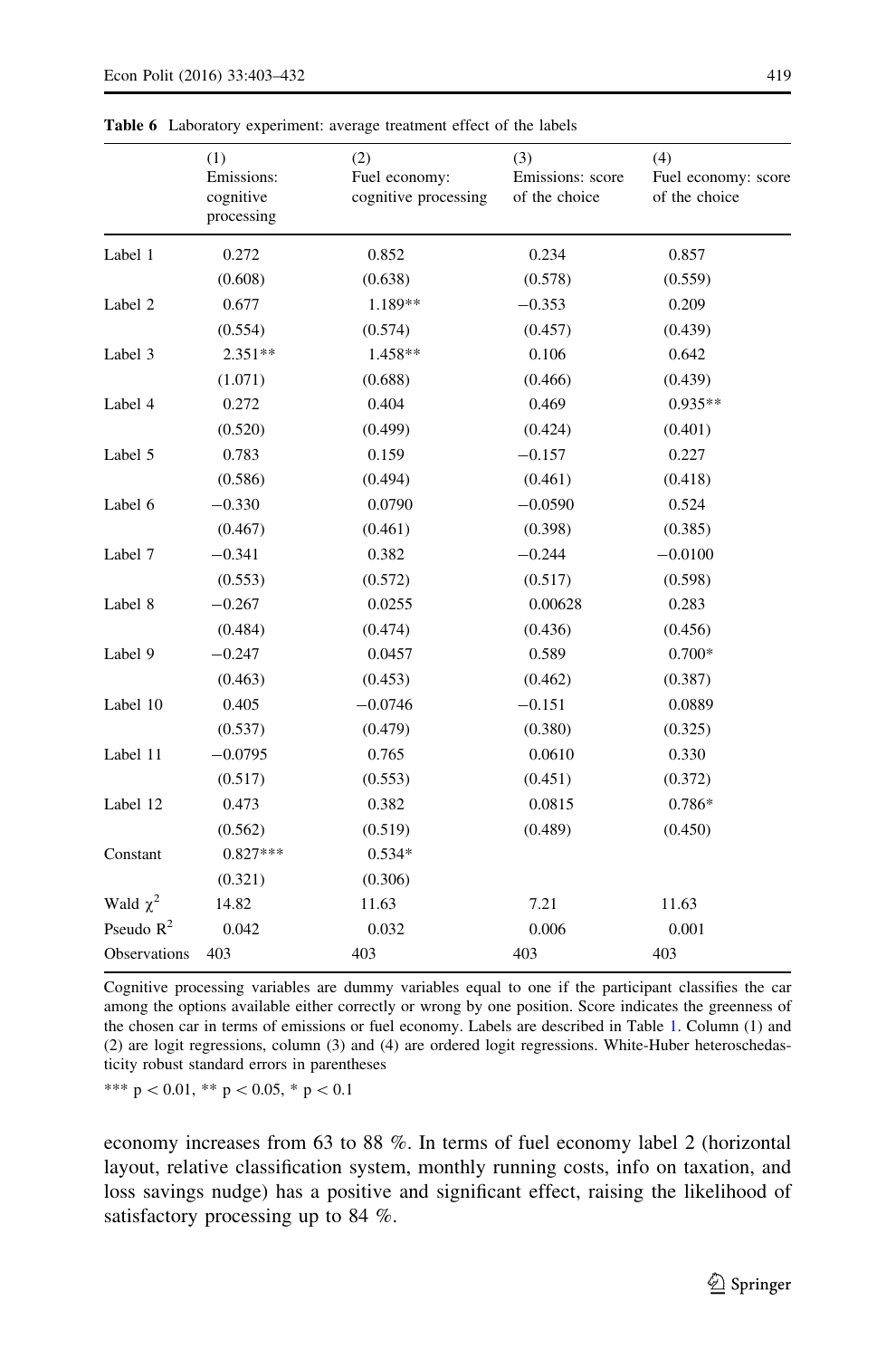Both labels have a relative classification system, but we suspect that the presence of  $CO<sub>2</sub>$  taxation, and information fuel costs (lost savings on fuel and running costs) drive the effects. Although we cannot isolate individual effects, the evidence is consistent with the effectiveness of the loss framing.

We now move to the behavioural variables. Results are reported in columns (3) and (4). First, nudging on emissions does not lead to greener choices per se, but it may be effective in activating mental accounting on fuel economy. This explains the different results across the two variables. Secondly, a number of labels are at least weakly effective ( $p \lt 0.10$ ) in this case: classifications system and layout are diverse across treatments and we suspect that did not drive the results, while the running costs information per 5 years may be an important component to explain the effectiveness. Thirdly, it is important to stress that label 3 is not effective on this dimension.

These results are important as they confirm the higher effectiveness of fuel economy and running costs as compared to emissions information in capturing consumers' attention and in influencing choices (Lane et al. [2012\)](#page-29-0). Finally, we note that of all the labels implemented in Europe, the UK label is the only one where running costs and tax information are included. As such, the variation between control condition and the treatments was relatively limited, implying that our estimated effects are likely to be at the lower bound of the real causal impact. The online experiment allows for further clarification of this issue, as the control condition is simpler and more different from the treatments.

In order to summarize the assessment of the labels, we build an overall score: we normalize each measure separately, subtracting the average value and dividing by the standard deviation. In this way, the measure is centred on zero and with unitary standard deviation. We then merge the four measures with the corresponding dummies for treatments: the final database has now 1612 observations because each participant is considered four times, one per each measure.

The average value of the score per treatment, together with the 95 % confidence interval, is plotted in the following Fig. [1.](#page-19-0) The control condition is the 13th label, as explained in Table [1.](#page-8-0) As can be seen, at a global assessment labels from one to four, where fuel economy is shown, and twelve are the best performers.

#### 4.2 Online experiment

Moving to the online experiment, in this case descriptive statistics are less interesting, since the sample is representative. Nevertheless, the full set of sociodemographic is in the SOM Sect. [4.1](#page-16-0); we add also that 10.77 % of the sample report never having bought a car.

Socio-demographic characteristics are balanced across treatments, as should be given randomization. We perform a set of ANOVA for socio-demographic, using treatments as independent variables. The null hypothesis of balanced characteristics is never rejected: gender (F = 0.95; p = 0.51); having bought a car (F = 1.38,  $p = 0.13$ ; age group (F = 0.42, p = 0.98); education (F = 0.88; p = 0.59); marriage status (F = 0.82; p = 0.67); country (F = 0.70; p = 0.80).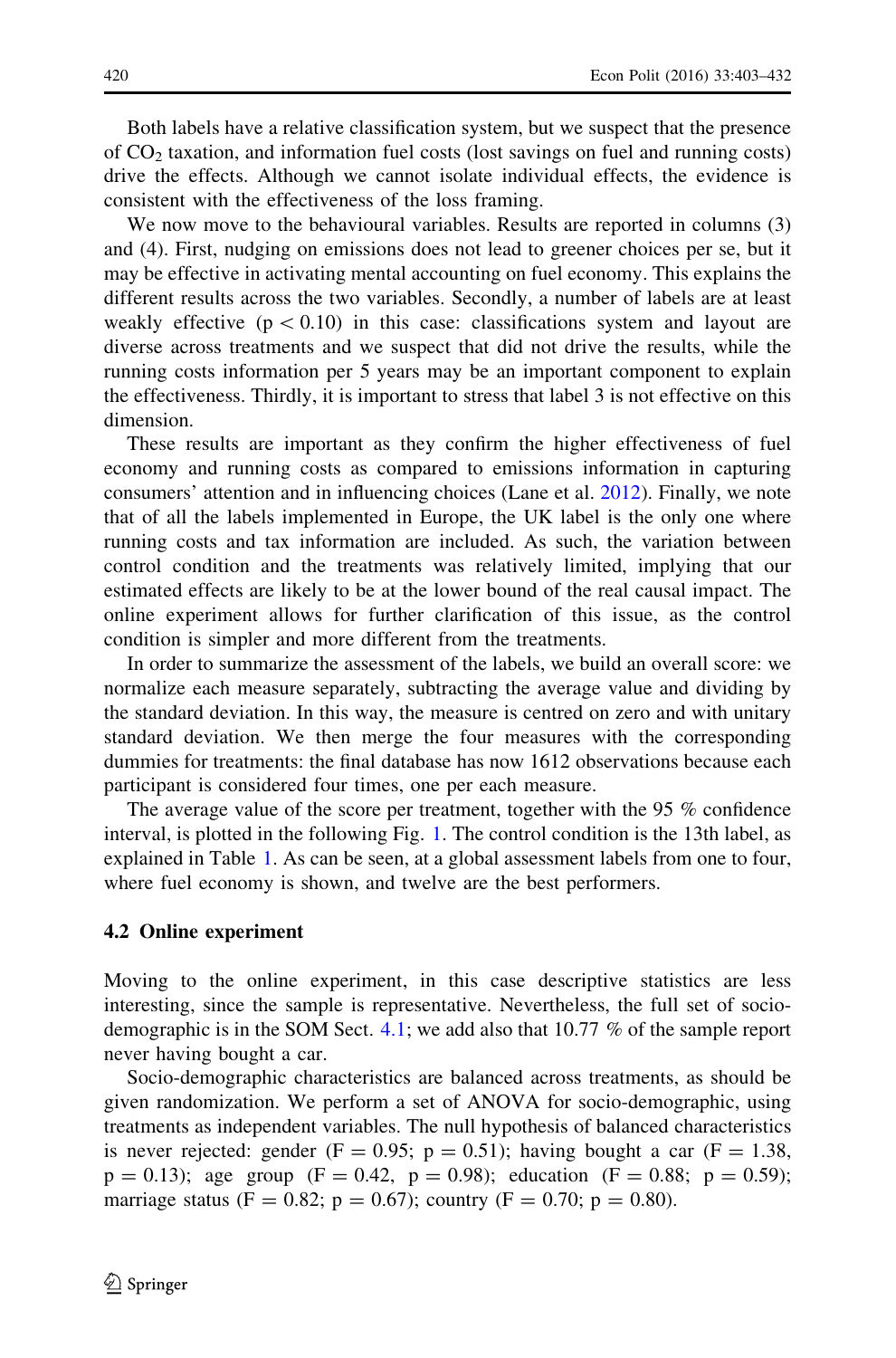<span id="page-19-0"></span>

Fig. 1 Normalized Cognitive-Behavioural Score of labels in the Lab. Merge of the Normalized Cognitive processing of emissions; normalized cognitive processing of fuel economy; normalized score of the choice in terms of emissions and normalized score of the choice in terms of fuel economy (1612 observations). Normalization is performed subtracting the mean and dividing by the standard deviation of each indicator. Explanation of the labels is in Table [1](#page-8-0) (label 13 is control condition). Column refers to the mean by condition, capped spikes to the 95 % confidence intervals

Table [7](#page-20-0) reports the results of the online experiment on the effects of both labels and promotional materials on Willingness to Pay (WTP). We treat as omitted category (control condition) both the control label and the control promotional material. The reason is that the distribution of the responses is not different in the two cases. We used a Mann–Whitney–Wilcoxon rank sum test, where the null hypothesis is that the two samples (control label and control promotional material) come from the same distribution; the hypothesis is not rejected  $(z = 0.689, ...)$  $p = 0.490$ .

There are two results that we want to highlight. First, only two variants of the promotional material have a significant influence on WTP; while none of the label variants do.

Second, we have at least two versions of the promotional material, both with weblinks, one with running costs, showing a significant effect. Yet, the impact on WTP is negative—apparently a counter intuitive finding. To explore this further, we look at the heterogeneity of the impact according to the class of car (''large and polluting'' versus ''small'' and, hence, intentional available budget). Our ''large class'' dummy is equal to one for cars belonging to the following classes: Economic Sport Utility Vehicles; Executive Cars, Expensive Sport Utility Vehicles, Large Family Cars, Large Multi-Purpose Vehicles, whose emissions are on average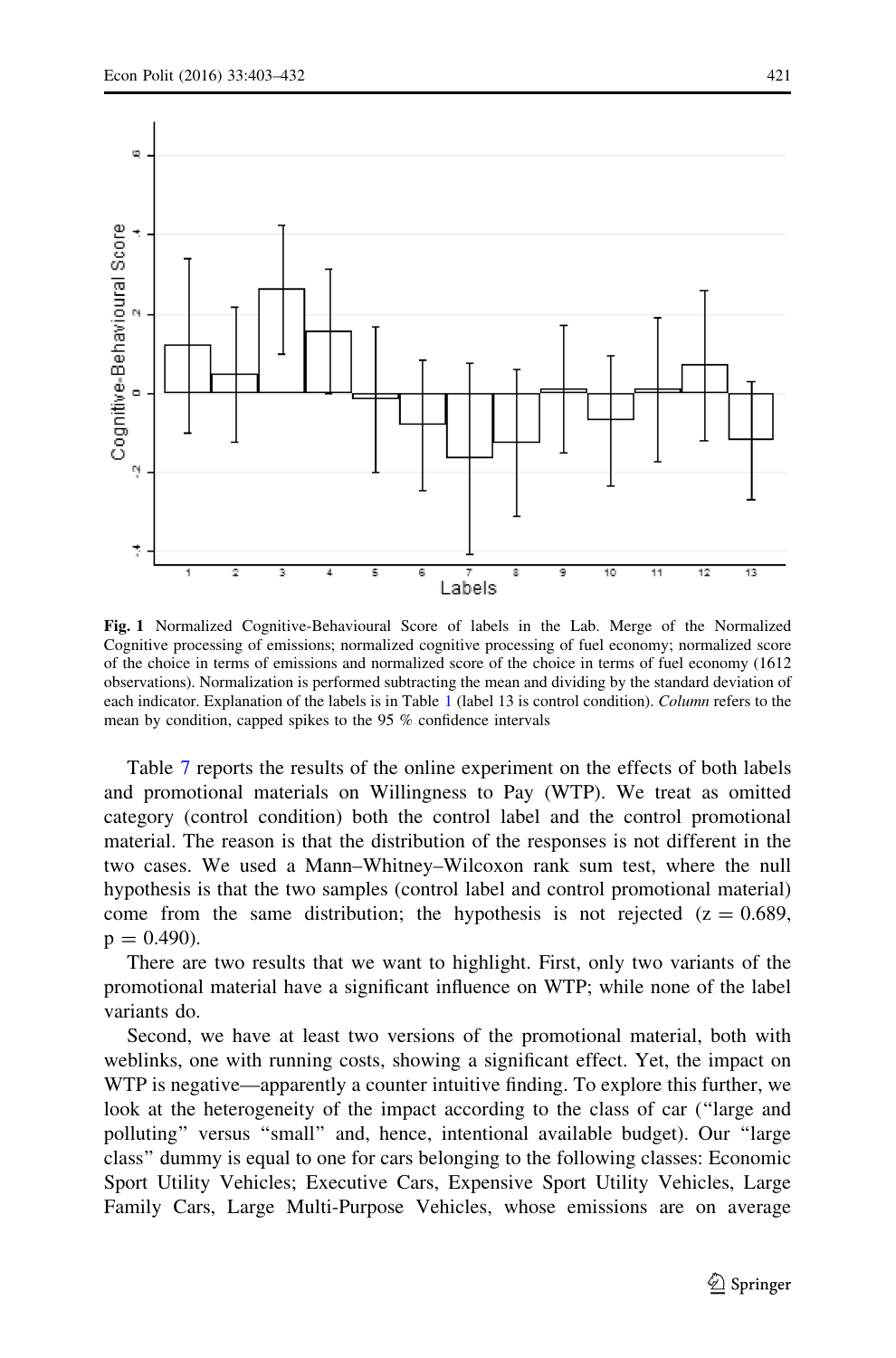| Variables               | (1)<br>Delta price |
|-------------------------|--------------------|
| Label 1                 | $-0.0289$          |
|                         | (0.0181)           |
| Label 2                 | $-0.0245$          |
|                         | (0.0203)           |
| Label 3                 | $-0.0246$          |
|                         | (0.0190)           |
| Label 4                 | $-0.0190$          |
|                         | (0.0188)           |
| Label 5                 | 0.00531            |
|                         | (0.0239)           |
| Promotional material 1  | $-0.00000$         |
|                         | (0.0205)           |
| Promotional material 2  | $-0.0453**$        |
|                         | (0.0183)           |
| Promotional material 3  | $-0.0190$          |
|                         | (0.0183)           |
| Promotional material 4  | $-0.0113$          |
|                         | (0.0204)           |
| Promotional material 5  | $-0.00826$         |
|                         | (0.0203)           |
| Promotional material 6  | $-0.0325*$         |
|                         | (0.0183)           |
| Promotional material 7  | 0.0146             |
|                         | (0.0209)           |
| Promotional material 8  | $-0.0112$          |
|                         | (0.0207)           |
| Promotional material 9  | $-0.00404$         |
|                         | (0.0221)           |
| Promotional material 10 | $-0.0188$          |
|                         | (0.0201)           |
| Promotional material 11 | $-0.0292$          |
|                         | (0.0190)           |
| Promotional material 12 | $-0.00113$         |
|                         | (0.0212)           |
| Constant                | $0.950***$         |
|                         | (0.0124)           |
| F-test                  | 0.4279             |
| Observations            | 4878               |
| $R^2$                   | 0.003              |
|                         |                    |

<span id="page-20-0"></span>Table 7 Online experiment: average treatment effect of the labels and promotional materials on WTP

OLS with White-Huber heteroschedasticity robust standard errors (in parenthesis). Delta price is the delta log price with respect to the market value of the car in the country. Labels and Promotional materials are described in Tables [4](#page-14-0) and [5](#page-15-0) \*\*\*  $p < 0.01$ , \*\*  $p < 0.05$ ,  $* p < 0.1$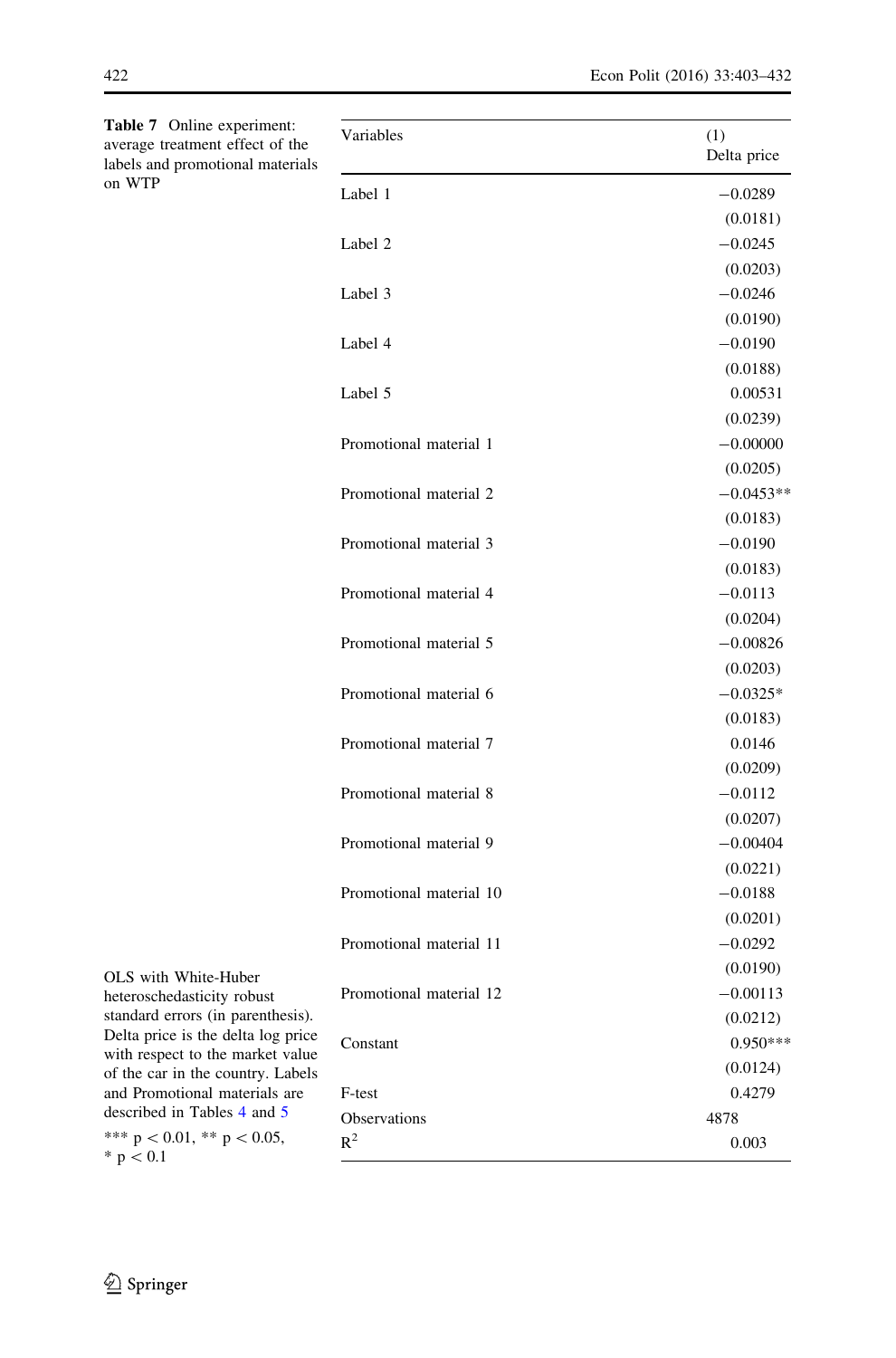<span id="page-21-0"></span>higher. This helps to compare our findings with those of the discrete choice experiment performed by Achtnicht ([2012\)](#page-27-0), where he detect a shift in demand towards greener cars once exposed to labels (Table [8](#page-22-0)).

What we find is a that the significant negative effects on WTP applies only to large and polluting cars. When lower environmental friendliness of these cars is made salient in the promotional material, it lowers consumers' willingness to pay for them. We conjecture that this is consistent with what we observed in the lab. The information provision impact on mental accounting is through the fuel economy information, and as a result, in this case the effect weighs against high engine capacity and fuel consumption cars.

Over time as pro-environmental values become more prevalent, larger cars may increasingly be seen as problematic. In the experiments the information is a reminder that such cars are an environmental hazard, making people think again about their choices. The label becomes both a personal environmental nudge (values affecting choices) and a social normative nudge (what will others think of me?).

The final set of results concern cognitive processing. Table [9](#page-24-0) shows that a large number of labels and promotional materials have a positive and significant effect.

As for the laboratory experiment, we report the size of the marginal effect. Label 2 and 3 raise the likelihood of correct ranking from 58 to 64 %; P.M. 2, 4 and 7 to 68 %; P.M. 5 and 12 to 67 %, and finally P.M. 9 and 11 to 72 %.

The labels tested in the online experiments were somewhat simpler than those tested in the laboratory experiment in the UK. The promotional materials were also simpler than the labels. This suggests that simple messages increase the effectiveness of the treatments by inducing better cognitive processing by the consumers.

As we did in the lab, we summarize the findings with a simple graph, which includes the normalized cognitive-behavioural score. As before, we first normalize each measure (cognitive processing of the running costs and willingness to pay) separately, by subtracting the mean and dividing by the standard deviation; then, we merge the dataset, reaching 9761 observations. In Fig. [2](#page-25-0) below, we plot the mean by condition together with the 95 % confidence interval.

As can be seen, promotional material variants are the best performers when we provide a global assessment.

#### 5 Discussion and policy implications

This paper presents the results of two experiments evaluating the effect of ecoinformation, presented in labels and promotional materials, on cognitive processing and car purchase choices. While significant effects in the laboratory and online experiments are identified, these are not systematic across conditions. In both experiments, fuel economy and running costs were better understood and affected subjects behaviour when environmental friendliness was coupled with fuel economy (what we define as incentive driven environmental friendliness). Simpler information in promotional materials led to better cognitive processing than information dense labels. No effects were found for information on  $CO<sub>2</sub>$  emissions. These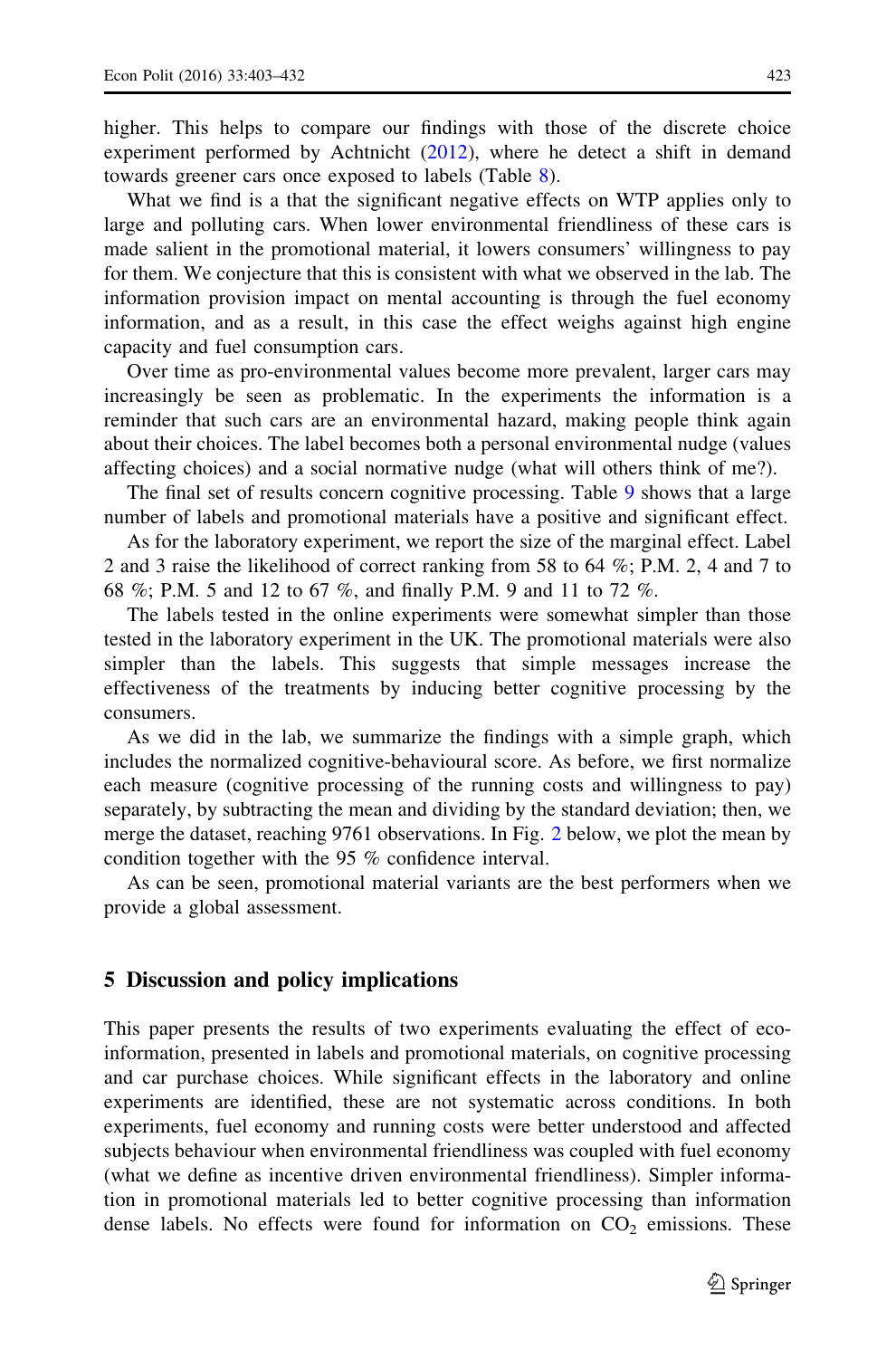<span id="page-22-0"></span>

| Table 8 Disentangling the<br>effect of label and promotional<br>material |                             | (1)<br>Delta price |
|--------------------------------------------------------------------------|-----------------------------|--------------------|
|                                                                          | Control label # large class | $-0.0273$          |
|                                                                          |                             | (0.0346)           |
|                                                                          | Label $1$ # small class     | $-0.0487$          |
|                                                                          |                             | (0.0317)           |
|                                                                          | Label 1 # large class       | $-0.0401$          |
|                                                                          |                             | (0.0398)           |
|                                                                          | Label 2 # small class       | $-0.0409$          |
|                                                                          |                             | (0.0372)           |
|                                                                          | Label 2 # large class       | $-0.0391$          |
|                                                                          |                             | (0.0396)           |
|                                                                          | Label $3$ # small class     | $-0.0329$          |
|                                                                          |                             | (0.0335)           |
|                                                                          | Label 3 # large class       | $-0.0462$          |
|                                                                          |                             | (0.0401)           |
|                                                                          | Label 4 # small class       | $-0.0332$          |
|                                                                          |                             | (0.0344)           |
|                                                                          | Label 4 # large class       | $-0.0347$          |
|                                                                          |                             | (0.0396)           |
|                                                                          | Label $5$ # small class     | 0.0388             |
|                                                                          |                             | (0.0463)           |
|                                                                          | Label $5$ # large class     | $-0.0525$          |
|                                                                          |                             | (0.0394)           |
|                                                                          | Control PM # large class    | $-0.0151$          |
|                                                                          |                             | (0.0287)           |
|                                                                          | PM 1 # small class          | $-0.0151$          |
|                                                                          |                             | (0.0340)           |
|                                                                          | PM 1 # large class          | $-0.00134$         |
|                                                                          |                             | (0.0337)           |
|                                                                          | PM 2 # small class          | $-0.0347$          |
|                                                                          |                             | (0.0307)           |
|                                                                          | PM 2 # large class          | $-0.0724**$        |
|                                                                          |                             | (0.0311)           |
|                                                                          | PM 3 # small class          | $-0.0398$          |
|                                                                          |                             | (0.0301)           |
|                                                                          | PM 3 # large class          | $-0.0174$          |
|                                                                          |                             | (0.0320)           |
|                                                                          | PM 4 # small class          | $-0.0188$          |
|                                                                          |                             | (0.0333)           |
|                                                                          | PM 4 # large class          | $-0.0209$          |
|                                                                          |                             | (0.0339)           |
|                                                                          | PM 5 # small class          | 0.00541            |
|                                                                          |                             | (0.0362)           |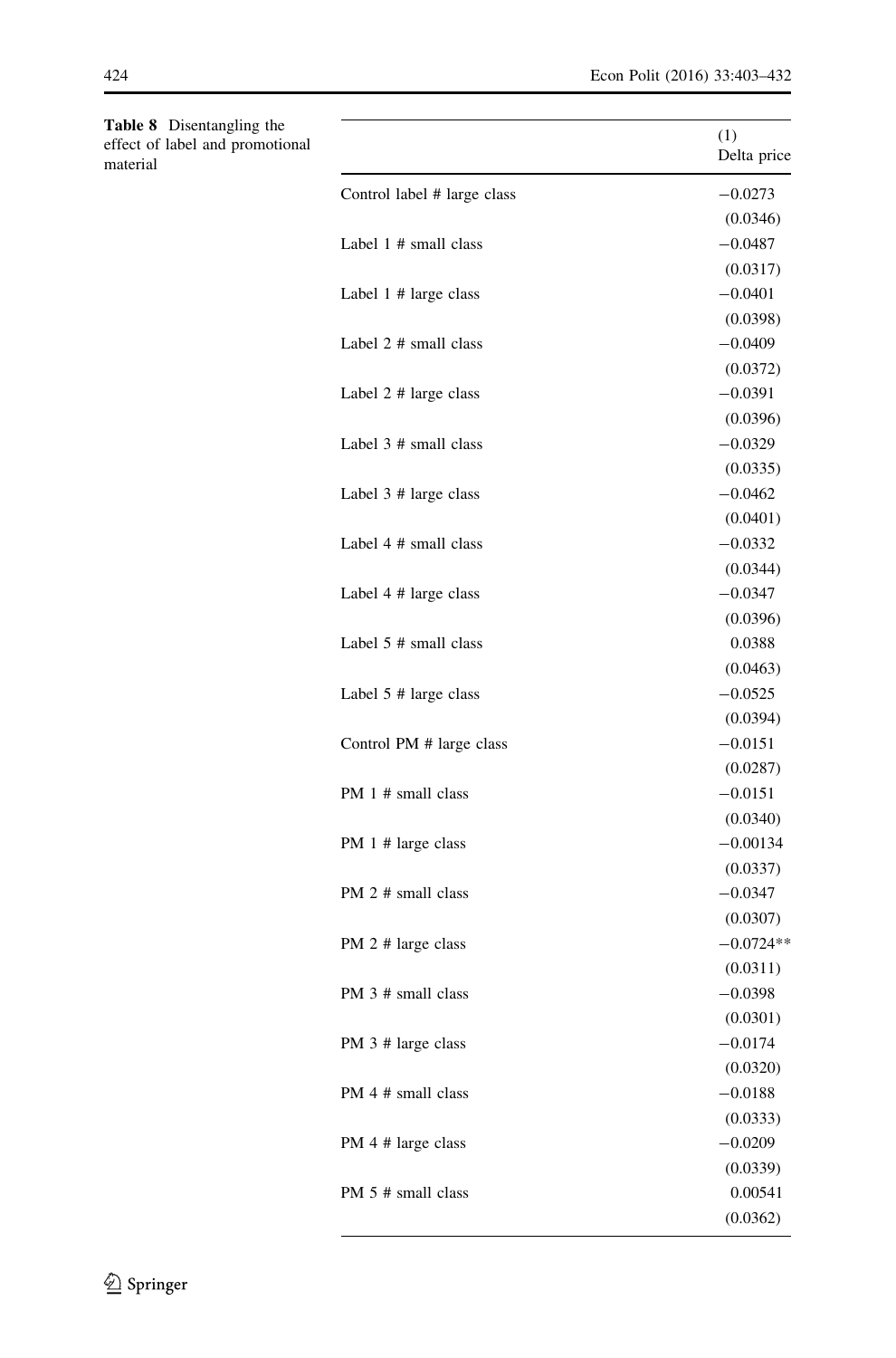Table 8 continued

| (1)         |  |
|-------------|--|
|             |  |
| Delta price |  |
|             |  |

|                                                                       |                     | (1)<br>Delta price |
|-----------------------------------------------------------------------|---------------------|--------------------|
|                                                                       | PM 5 # large class  | $-0.0312$          |
|                                                                       |                     | (0.0318)           |
|                                                                       | PM 6 # small class  | $-0.0155$          |
|                                                                       |                     | (0.0307)           |
|                                                                       | PM 6 # large class  | $-0.0597*$         |
|                                                                       |                     | (0.0311)           |
|                                                                       | PM 7 # small class  | 0.0313             |
|                                                                       |                     | (0.0333)           |
|                                                                       | PM 7 # large class  | $-0.0138$          |
|                                                                       |                     | (0.0345)           |
|                                                                       | PM 8 # small class  | $-0.0249$          |
|                                                                       |                     | (0.0336)           |
|                                                                       | PM 8 # large class  | $-0.0151$          |
|                                                                       |                     | (0.0343)           |
|                                                                       | PM 9 # small class  | $-0.0185$          |
|                                                                       |                     | (0.0317)           |
|                                                                       | PM 9 # large class  | $-0.00822$         |
|                                                                       |                     | (0.0388)           |
|                                                                       | PM 10 # small class | $-0.0301$          |
|                                                                       |                     | (0.0348)           |
| OLS with White-Huber                                                  | PM 10 # large class | $-0.0238$          |
| heteroschedasticity robust                                            |                     | (0.0324)           |
| standard errors (in parenthesis).                                     | PM 11 # small class | $-0.0236$          |
| Delta price is the delta log price                                    |                     | (0.0335)           |
| with respect to the market value<br>of the car in the country. Labels | PM 11 # large class | $-0.0441$          |
| and Promotional material (PM)                                         |                     | (0.0313)           |
| are described in Tables 4 and 5.                                      | PM 12 # small class | $-0.0207$          |
| "Large class" includes Sport<br>Utility Vehicles, Multi-Purpose       |                     | (0.0312)           |
| Vehicles, Executive cars, and<br>Large Family Cars. "Small            | Constant            | $0.973***$         |
|                                                                       |                     | (0.0229)           |
| class" includes the remaining                                         | F test              | 1.60               |
| segments<br>*** $p < 0.01$ , ** $p < 0.05$ ,                          | <b>Observations</b> | 4878               |
| * $p < 0.1$                                                           | $R^2$               | 0.010              |

findings are consistent with the existing evidence on car labels (Lane et al. [2012](#page-29-0)) and with some ex ante hypotheses on mental accounting and loss-framed nudges. The higher effectiveness of the simpler promotional materials is in line with expectations concerning label summarising complex numerical information (Peters et al. [2007,](#page-29-0) [2009](#page-29-0)).

This study has a number of limitations. First, given constraints from the regulatory context ('realistic nudging'), the experimental labels could not be tested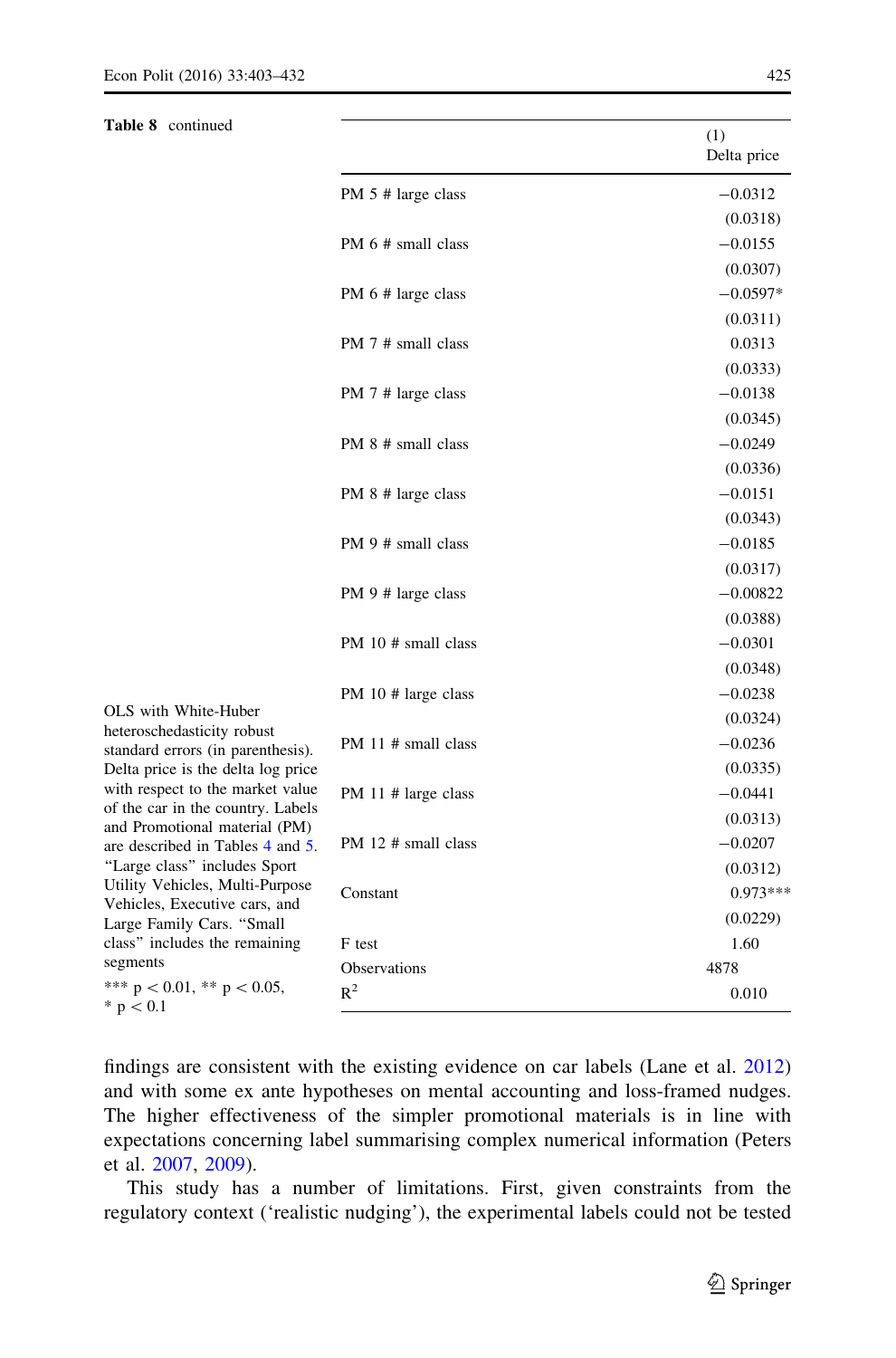<span id="page-24-0"></span>

| Table 9 Online experiment:<br>average treatment effect of the<br>labels and promotional materials |                               | (1)<br>Running costs: cognitive processing |
|---------------------------------------------------------------------------------------------------|-------------------------------|--------------------------------------------|
| on cognitive processing                                                                           | Label 1                       | 0.0497                                     |
|                                                                                                   |                               | (0.131)                                    |
|                                                                                                   | Label 2                       | $0.250*$                                   |
|                                                                                                   |                               | (0.133)                                    |
|                                                                                                   | Label 3                       | $0.233*$                                   |
|                                                                                                   |                               | (0.132)                                    |
|                                                                                                   | Label 4                       | 0.133                                      |
|                                                                                                   |                               | (0.131)                                    |
|                                                                                                   | Label 5                       | 0.0660                                     |
|                                                                                                   |                               | (0.130)                                    |
|                                                                                                   | Promotional material 1        | 0.0263                                     |
|                                                                                                   |                               | (0.171)                                    |
|                                                                                                   | Promotional material 2        | $0.419**$                                  |
|                                                                                                   |                               | (0.174)                                    |
|                                                                                                   | Promotional material 3        | 0.175                                      |
|                                                                                                   |                               | (0.168)                                    |
|                                                                                                   | Promotional material 4        | $0.409**$                                  |
|                                                                                                   |                               | (0.181)                                    |
|                                                                                                   | Promotional material 5        | $0.358**$                                  |
|                                                                                                   |                               | (0.181)                                    |
|                                                                                                   | Promotional material 6        | 0.253                                      |
|                                                                                                   |                               | (0.176)                                    |
|                                                                                                   | Promotional material 7        | $0.406**$                                  |
|                                                                                                   |                               | (0.178)                                    |
|                                                                                                   | Promotional material 8        | 0.272                                      |
|                                                                                                   |                               | (0.181)                                    |
|                                                                                                   | Promotional material 9        | $0.609***$                                 |
|                                                                                                   |                               | (0.188)                                    |
|                                                                                                   | Promotional material 10       | 0.177                                      |
|                                                                                                   |                               | (0.180)                                    |
| Logit with White-Huber                                                                            | Promotional material 11       | $0.609***$                                 |
| heteroschedasticity robust                                                                        |                               | (0.181)                                    |
| standard errors (in parenthesis).                                                                 | Promotional material 12       | $0.350**$                                  |
| Cogntive processing is the<br>correct evaluation of the rank of                                   |                               | (0.170)                                    |
| the car in terms of running costs                                                                 | Constant                      | $0.343***$                                 |
| (within an error margin). Labels                                                                  |                               | (0.0837)                                   |
| and Promotional materials are<br>described in Tables 4 and 5                                      | Wald $\chi^2$<br>Pseudo $R^2$ | 32.07                                      |
| *** $p < 0.01$ , ** $p < 0.05$ ,                                                                  |                               | 0.005                                      |
| $* n \times 01$                                                                                   | Observations                  | 4883                                       |

 $* \, p < 0.1$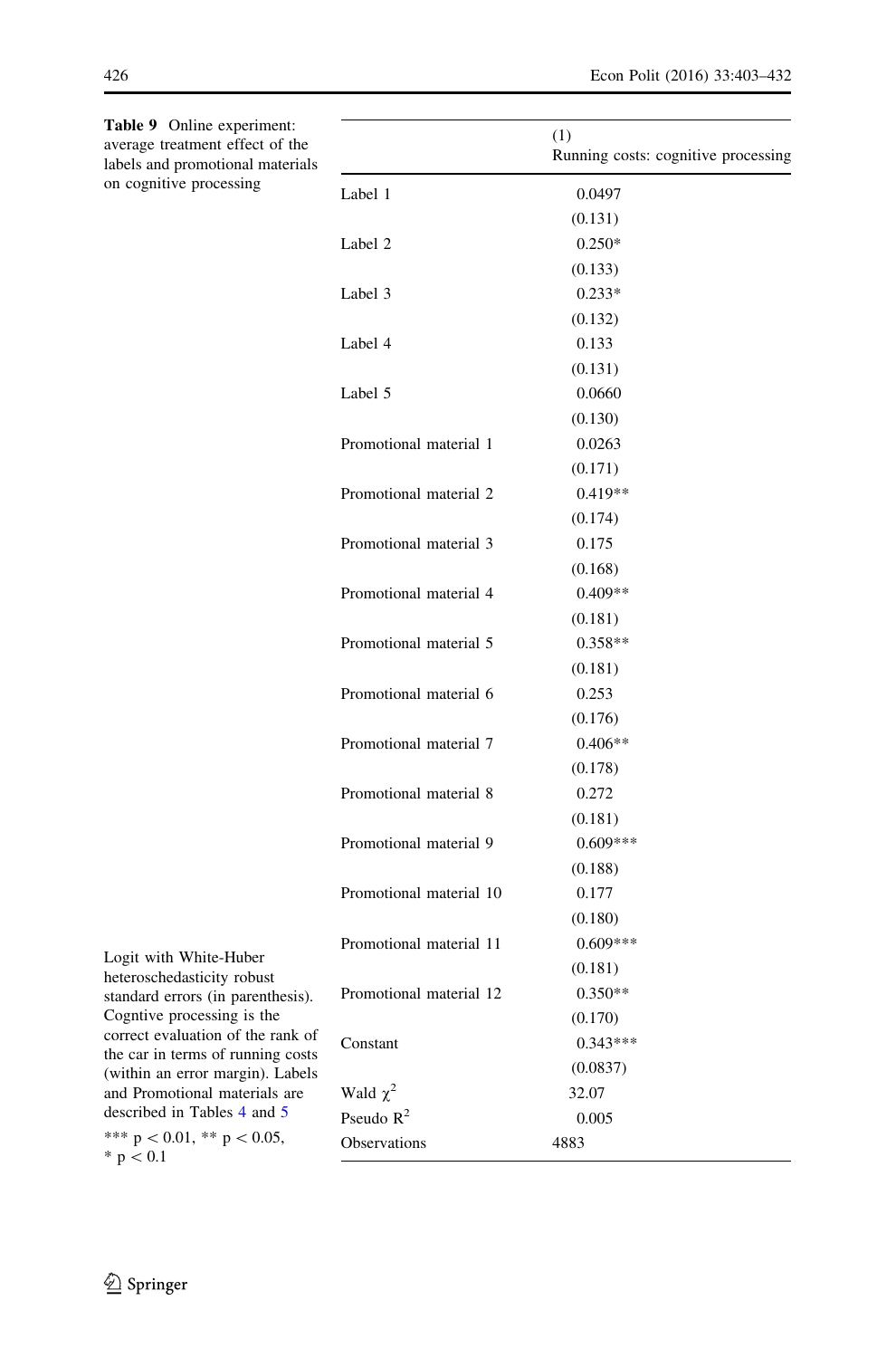<span id="page-25-0"></span>

Fig. 2 Normalized Cognitive-behavioural Score: Online Experiment. Merge of the Normalized Cognitive processing of running costs and normalized willingness to pay (9761 observations). Normalization is performed subtracting the mean and dividing by the standard deviation of each indicator. Control includes both Label 6 (see Table [4\)](#page-14-0) and Promotional Material 13 (see Table [5\)](#page-15-0). Column refers to the mean by condition, capped spikes to the 95 % confidence intervals

in formats that were radically different from control conditions. For example, we could not test very simple messages or emotionally charged ones. This may have reduced the impact of the treatments. Second, the MPL was not incentivised due to logistic and budgetary constraints, although we do not believe that this substantially biased the results (Camerer and Hogarth [1999\)](#page-27-0).

While recognising these limitations, we stress that regulatory realism is also a strength of the study. It is the first test of car eco-labels and promotional materials with randomised control trials in ten European countries. It has collected new empirical evidence and raised a number of conceptual, theoretical, and policy implication that warrant further discussion.

One important policy issue pertains to the use of labels for behaviourally informed policies. The original and more restrictive definition provided by Thaler and Sunstein [\(2003](#page-30-0), [2009](#page-30-0)) specifies that a nudge helps individuals make better decision for themselves (internalities), follows a non regulatory approach, and leverages system 1 against itself (i.e., default options functioning by the mere existence of the status quo bias) rather than triggering rational cognition. Using these criteria, the car labels we tested do not qualify as nudges. These labels aim at externalities, are embedded in regulation, and aim to activate rational cognition. Recently, Sunstein [\(2015,](#page-30-0) p. 511) has recently relaxed the definition and argued that to qualify as a nudge it is sufficient that an intervention does not impose significant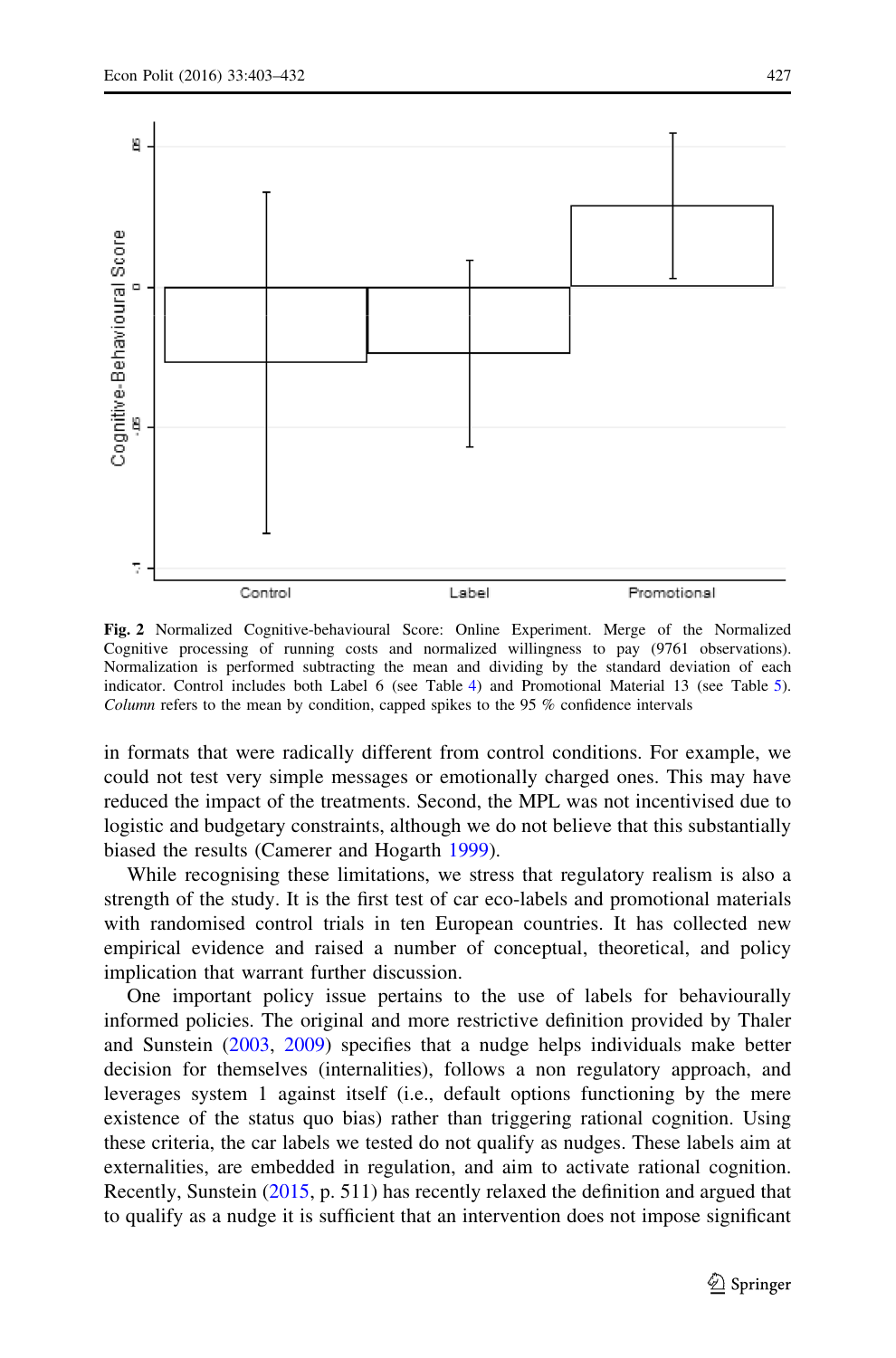material incentives, so a Global Positioning System (GPS) or a warning are nudges but subsidies or taxes are not. On this issue, some further theoretical reflection is needed.

In the case of eco-label, we suggest to follow a more innovative approach to policy, based on insights from behavioural economics. Consumers in most countries and for most types of products and services self-report green purchasing intentions that are translated into actions only in a minority of cases; the literature that documents this phenomenon calls it the 'attitude-action gap' (Anable [2006;](#page-27-0) Anable et al. [2009;](#page-27-0) Gadenne et al. [2011](#page-28-0); Kaenzig et al. [2013](#page-29-0); Kollmuss and Agyeman [2002;](#page-29-0) Lane et al. [2012;](#page-29-0) Lane and Potter [2007](#page-29-0); Momsen and Stoerk [2014,](#page-29-0) p. 376; Noblet et al. [2006;](#page-29-0) Teisl et al. [2008](#page-30-0); Vlaeminck et al. [2014](#page-30-0), p. 180). Such a gap is explained by Weber ([2013\)](#page-30-0) by identifying the underlying heuristics and biases. In particular Weber ([2013,](#page-30-0) p. 382) argues that one of main causes is that we have insufficient visceral reactions to environmental issues. In addition to some of the more conventional nudges (mental accounting, loss framing, social comparison, and regrets), Weber ([2013,](#page-30-0) pp. 391–392) concludes that consumers should be nudged toward more environmentally sustainable habits through visual fear appeals and/or concretization of future events. This would correspond to some emotionally charged label as in the tobacco case (Bogliacino et al. [2015;](#page-27-0) Codagnone et al. [2014b](#page-28-0)).

Alternatively, one may think along the lines of Codagnone et al. (Codagnone et al. [2014a\)](#page-27-0). They proposed a typology of nudges where the two dimensions are 'automatic versus reflective mode' of reaction and 'hot versus cold affect'. Car purchasing and the corresponding eco-label is a situation of reflective mode and cold affect, where neither automatic defaults nor elicitation of visceral reaction tend to be activated. At present, mental accounting and loss framing appear to be the most promising nudges. However, over time, if pro-environmental values become more widespread, social normative nudges are likely to become more effective.

Acknowledgments Financial support for this study comes from 071201/2012/625659/CLIMA.C.2 implementing Framework Contract No EAHC/2011/CP/01/LSE. We thank DG CLIMA, in the person of Malgorzata Golebiewska, as well as Emanuele Ciriolo and other commenters participating to the workshops where the various project deliverables were presented. Aside from a consultative process leading to the design of the study, the funders took no role in data collection, analysis, and interpretation of the findings and the preparation of this manuscript. Accordingly, the views expressed are those of the authors and should not be regarded as stating an official position of the European Commission. We would like also to thank London School of Economics for the access we had to its Behavioural Laboratory, and Jaime Moss and Laura Zimmerman for assistance during the running of the laboratory sessions. We also thank Bloc de Ideas for the assistance during the online experiment. A special thanks to Alberto Savoldelli for the help in building the car database and Amitav Chakravarti for help and discussions during the project. We appreciate the comments and suggestions by two anonymous referees, which helped us improving the current version of the paper.

Open Access This article is distributed under the terms of the Creative Commons Attribution 4.0 International License ([http://creativecommons.org/licenses/by/4.0/\)](http://creativecommons.org/licenses/by/4.0/), which permits unrestricted use, distribution, and reproduction in any medium, provided you give appropriate credit to the original author(s) and the source, provide a link to the Creative Commons license, and indicate if changes were made.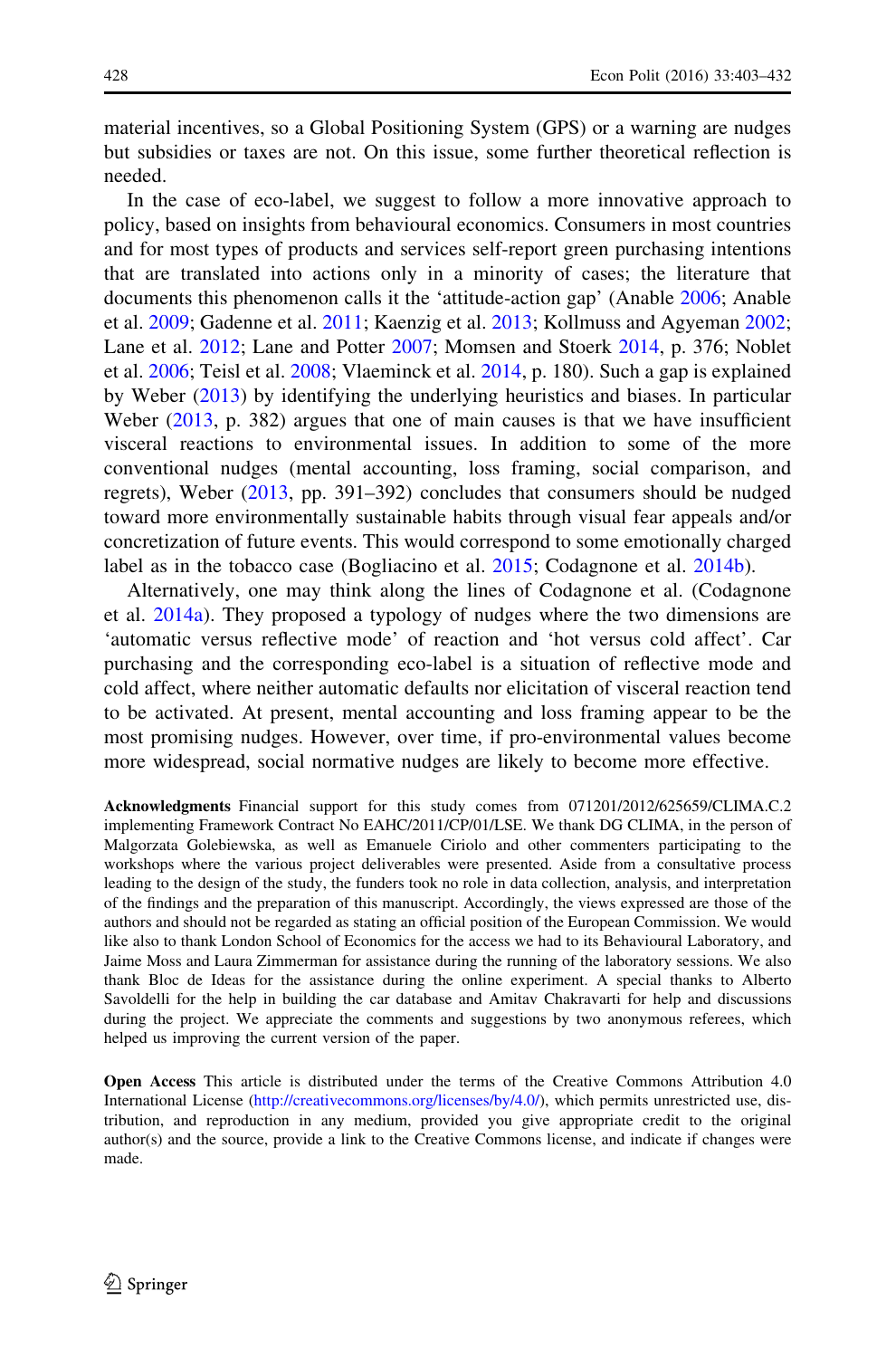#### <span id="page-27-0"></span>References

- Achtnicht, M. (2012). German car buyers' willingness to pay to reduce  $CO<sub>2</sub>$  emissions. Climatic Change, 113(3–4), 679–697. doi:[10.1007/s10584-011-0362-8](http://dx.doi.org/10.1007/s10584-011-0362-8).
- Allcott, H. (2011). Social norms and energy conservation. Journal of Public Economics, 95(9), 1082–1095. doi:[10.1016/j.jpubeco.2011.03.003](http://dx.doi.org/10.1016/j.jpubeco.2011.03.003).
- Allcott, H., & Mullainathan, S. (2010). Behavior and energy policy. Science (New York, N.Y.), 327(5970), 1204. doi[:10.1126/science.1180775](http://dx.doi.org/10.1126/science.1180775).
- Allcott, H., & Rogers, T. (2014). The Short-run and long-run effects of behavioral interventions: experimental evidence from energy conservation  $\dagger$ . American Economic Review, 104(10), 3003–3037. doi:[10.1257/aer.104.10.3003](http://dx.doi.org/10.1257/aer.104.10.3003).
- Anable, J. (2006). Review of public attitudes to climate change and transport: summary report. London: Report commissioned by the UK Department of Transport.
- Anable, J., Lane, B., & Banks, N. (2009). The MPG paradox. Why car purchasers say they care about fuel economy, but don't. Paper presented at the Panels of the ECEEE 2009 Summer Study, [http://www.](http://www.eceee.org/conference_proceedings/eceee/2009/Panel_6/6.207/presentation) [eceee.org/conference\\_proceedings/eceee/2009/Panel\\_6/6.207/presentation.](http://www.eceee.org/conference_proceedings/eceee/2009/Panel_6/6.207/presentation)
- Anderson, C., & Claxton, J. (1982). Barriers to consumer choice of energy efficient products. Journal of Consumer Research, 9(2), 163–170.
- Bamberg, S. (2003). How does environmental concern influence specific environmentally related behaviors? A new answer to an old question. *Journal of Environmental Psychology*, 23(1), 21–32.
- Berger, I., & Corbin, R. (1992). Perceived consumer effectiveness and faith-in-others as moderators of environmentally responsible behaviors. Journal of Public Policy and Marketing, 11(2), 79–90.
- Bernedo, M., Ferraro, P., & Price, M. (2014). The persistent impacts of norm-based messaging and their implications for water conservation. Journal of Consumer Policy, 37(3), 437–452. doi[:10.1007/](http://dx.doi.org/10.1007/s10603-014-9266-0) [s10603-014-9266-0.](http://dx.doi.org/10.1007/s10603-014-9266-0)
- Bicchieri, C., & Xiao, E. (2007). Do the right thing: but only if others do so. *Journal of Behavioral* Decision Making, 22, 191–208.
- Blend, J. R., & Van Ravenswaay, E. O. (1999). Measuring consumer demand for ecolabeled apples. American Journal of Agricultural Economics, 81(5), 1072–1077.
- Bogliacino, F., Codagnone, C., Veltri, G. A., Chakravarti, A., Ortoleva, P., Gaskell, G., et al. (2015). Pathos & Ethos: emotions and willingness to pay for tobacco products. PLoS ONE, 10(10), e0139542. doi[:10.1371/journal.pone.0139542](http://dx.doi.org/10.1371/journal.pone.0139542).
- Bougherara, D., Grolleau, G., & Thiebaut, L. (2005). Can labelling policies do more harm than good? An analysis applied to environmental labelling schemes. European Journal of Law and Economics,  $19(1)$ , 5-16.
- Branningan, C., Skinner, I., Gibson, G., & Kay, D. (2011). Report on the implementation of the Directive 1999/94/EC relating to the availability of consumer information on fuel economy and  $CO<sub>2</sub>$ emissions in respect of the marketing of new passengers car. Brussels: Report prepared by ADAE for the European Commission, DG Climate Action. [http://ec.europa.eu/clima/policies/transport/](http://ec.europa.eu/clima/policies/transport/vehicles/labelling/docs/final_report_2012_en.pdf) [vehicles/labelling/docs/final\\_report\\_2012\\_en.pdf.](http://ec.europa.eu/clima/policies/transport/vehicles/labelling/docs/final_report_2012_en.pdf)
- Camerer, C., & Hogarth, R. (1999). The effects of financial incentives in experiments: a review and capital-labor-production framework. Journal of Risk and Uncertainty, 19(1–3), 7–42. doi[:10.1023/](http://dx.doi.org/10.1023/A:1007850605129) [A:1007850605129.](http://dx.doi.org/10.1023/A:1007850605129)
- Carlsson, F., & Johansson-Stenman, O. (2012). Behavioral economics and environmental policy. Annual Review of Resource Economics, 4, 75–99.
- Choo, S., & Mokhtarian, P. (2004). What type of vehicle do people drive? The role of attitude and lifestyle in influencing vehicle type choice. Transportation Research Part A, 38(3), 201–222.
- Clark, C. F., Kotchen, M. J., & Moore, M. R. (2003). Internal and external influences on proenvironmental behavior: participation in a green electricity program. Journal of Environmental Psychology, 23(3), 237–246.
- Codagnone, C., Bogliacino, F., & Veltri, G. (2013). Testing CO<sub>2</sub>/Car labelling options and consumer information. Final Report. Brussels: European Commission ([http://ec.europa.eu/clima/policies/](http://ec.europa.eu/clima/policies/transport/vehicles/labelling/docs/report_car_labelling_en.pdf) [transport/vehicles/labelling/docs/report\\_car\\_labelling\\_en.pdf\)](http://ec.europa.eu/clima/policies/transport/vehicles/labelling/docs/report_car_labelling_en.pdf).
- Codagnone, C., Bogliacino, F., Veltri, G., Lupiáñez-Villanueva, F., et al. (2014a). Nudging in the World of International Policy Making. In A. Samson (Ed.), The Behavioral Economics Guide 2014, Edition: 1st Edition (pp. 51–58): [http://www.behavioraleconomics.com/.](http://www.behavioraleconomics.com/)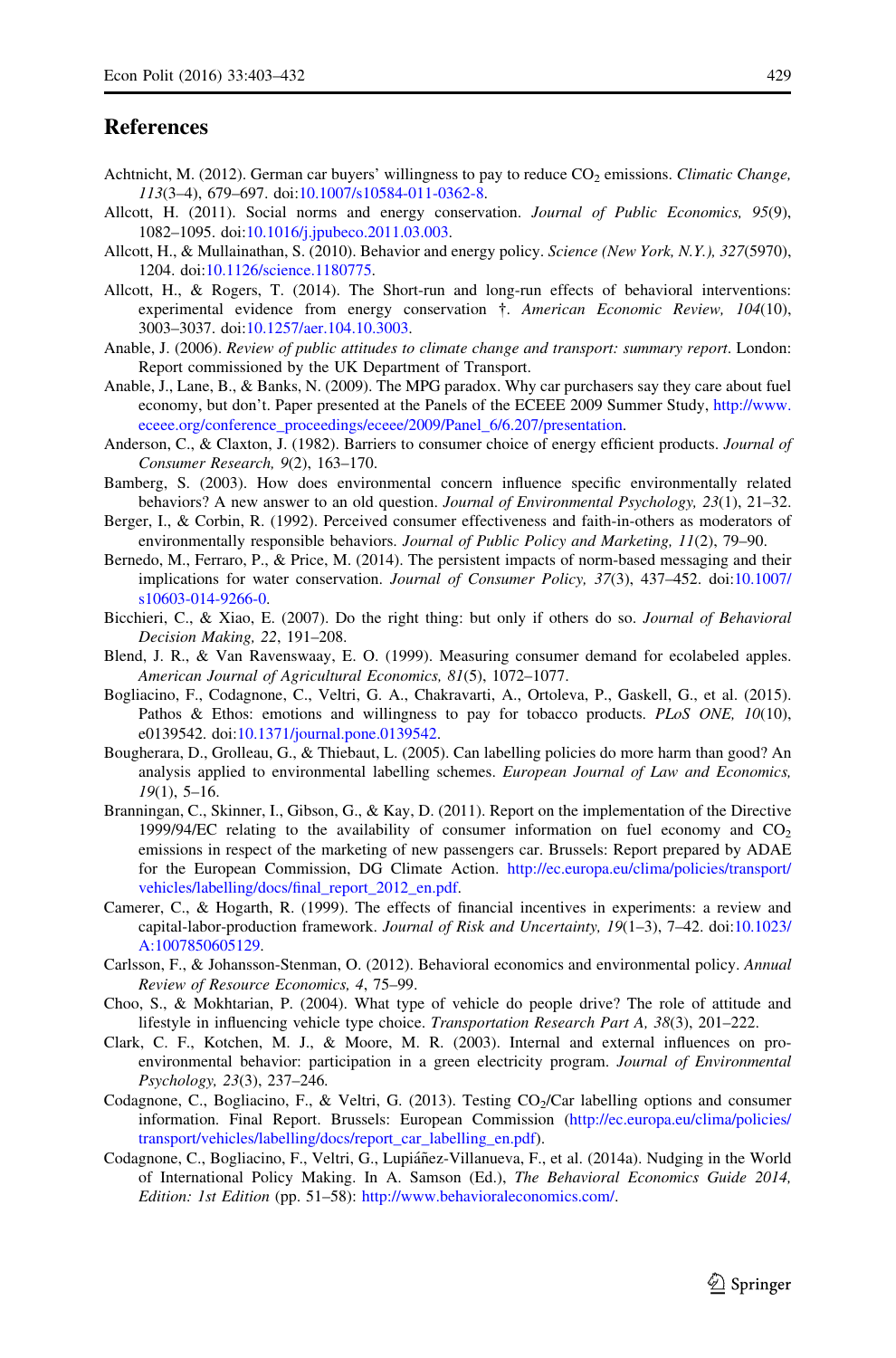- <span id="page-28-0"></span>Codagnone, C., Veltri, G., Lupiáñez-Villanueva, F., & Bogliacino, F. (2014b). The challenges and opportunities of 'nudging'. Journal of Epidemiology and Community Health, 68(10), 909.
- Croson, R., & Treich, N. (2014). Behavioral environmental economics: promises and challenges. Environmental & Resource Economics, 58(3), 335–351. doi[:10.1007/s10640-014-9783-y](http://dx.doi.org/10.1007/s10640-014-9783-y).
- de Boer, J. (2003). Sustainability labelling schemes: the logic of their claims and their functions for stakeholders. Business Strategy and the Environment, 12(4), 254–264. doi:[10.1002/bse.362](http://dx.doi.org/10.1002/bse.362).
- Delmas, M. A., & Grant, L. E. (2014). Eco-labeling strategies and price-premium: the wine industry puzzle. Business and Society, 53(1), 6–44. doi[:10.1177/0007650310362254.](http://dx.doi.org/10.1177/0007650310362254)
- Dyer, R., & Maronick, T. (1988). An evaluation of consumer awareness and use of energy labels in the purchase of major appliances: a longitudinal analysis. Journal of Public Policy & Marketing, 7(Special Issue on the FTC), 83–97.
- EC. (1992). Council directive 92/75/EEC Brussels: European Commission. Official Journal of the European Communities, L297, 16–19.
- EC. (1999). Directive 1999/94/EC. Brussels: European Commission. Official Journal of the European Communities, L12, 16–23.
- EC. (2009). Regulation (EC) No 443/2009. Brussels: European Commission. Official Journal of the European Union., L140, 1–15.
- EC. (2010). Directive 2010/30/EC Brussels: European Commission. Official Journal of the European Union, L153, 1–12.
- EC. (2014). Regulation (EU) No 333/2014 Brussels: European Commission. Official Journal of the European Union., L103, 15–21.
- EC. (2015). EU transport in figures–statistical pocketbook 2015. Luxembourg: Publications Office of the European Union.
- EC. (2016). 2030 Climate & energy framework (last updated 11/02/2016). Brussels: European Commission. [http://ec.europa.eu/clima/policies/strategies/2030/index\\_en.htm](http://ec.europa.eu/clima/policies/strategies/2030/index_en.htm) Accessed 19 Feb 2016.
- EPA, & DOT. (2011a). 2017 and later model year light-duty vehicle greenhouse gas emissions and corporate average fuel economy standards: environmental Protection Agency and Department of Transportation. Federal Register, 76, 74854.
- EPA, & DOT. (2011b). Greenhouse gas emissions standards and fuel efficiency standards for mediumand heavy-duty engines and vehicles: Environmental Protection Agency and Department of Transportation. Federal Register, 76(57106), 57347.
- Fasolo, B., Reutskaja, E., Dixon, A., & Boyce, T. (2010). Helping patients choose: how to improve the design of comparative scorecards of hospital quality. Patient Education and Counseling, 78(3), 344–349. doi:[10.1016/j.pec.2010.01.009](http://dx.doi.org/10.1016/j.pec.2010.01.009).
- Gadenne, D., Sharma, B., Kerr, D., & Smith, T. (2011). The influence of consumers' environmental beliefs and attitudes on energy saving behaviours. Energy Policy, 39(12), 7684–7694. doi[:10.1016/j.](http://dx.doi.org/10.1016/j.enpol.2011.09.002) [enpol.2011.09.002](http://dx.doi.org/10.1016/j.enpol.2011.09.002).
- Galarraga, I. (2002). The use of eco-labels: a review of the literature. *European Environment*, 12(6), 316–331. doi:[10.1002/eet.304](http://dx.doi.org/10.1002/eet.304).
- Galarraga, I., Ramos, A., Lucas, J., & Labandeira, X. (2014). The price of energy efficiency in the Spanish car market. Transport Policy, 36, 272–282. doi[:10.1016/j.tranpol.2014.09.003.](http://dx.doi.org/10.1016/j.tranpol.2014.09.003)
- Gayer, T., & Viscusi, W. (2013). Overriding consumer preferences with energy regulations. Journal of Regulatory Economics, 43(3), 248–264. doi[:10.1007/s11149-013-9210-2](http://dx.doi.org/10.1007/s11149-013-9210-2).
- Graffeo, M., Ritov, I., Bonini, N., & Hadjichristidis, C. (2015). To make people save energy tell them what others do but also who they are: a preliminary study. Frontiers in psychology, 6, 1287. doi[:10.](http://dx.doi.org/10.3389/fpsyg.2015.01287) [3389/fpsyg.2015.01287.](http://dx.doi.org/10.3389/fpsyg.2015.01287)
- Harrington, L. (2004). Energy Labelling and Standards Programs Throughout the World: Energy Efficient Strategies, NAEEEC Report 2004/04.
- Heinzle, S. L., & Wüstenhagen, R. (2012). Dynamic adjustment of eco-labeling schemes and consumer choice—the revision of the EU energy label as a missed opportunity? Business Strategy and the Environment, 21(1), 60–70. doi:[10.1002/bse.722](http://dx.doi.org/10.1002/bse.722).
- Hilton, D., Charalambides, L., Demarque, C., Waroquier, L., et al. (2014). A tax can nudge: the impact of an environmentally motivated bonus/malus fiscal system on transport preferences. Journal of Economic Psychology, 42, 17–27. doi[:10.1016/j.joep.2014.02.007](http://dx.doi.org/10.1016/j.joep.2014.02.007).
- Horne, R. E. (2009). Limits to labels: the role of eco-labels in the assessment of product sustainability and routes to sustainable consumption. *International Journal of Consumer Studies*, 33(2), 175–182. doi[:10.1111/j.1470-6431.2009.00752.x.](http://dx.doi.org/10.1111/j.1470-6431.2009.00752.x)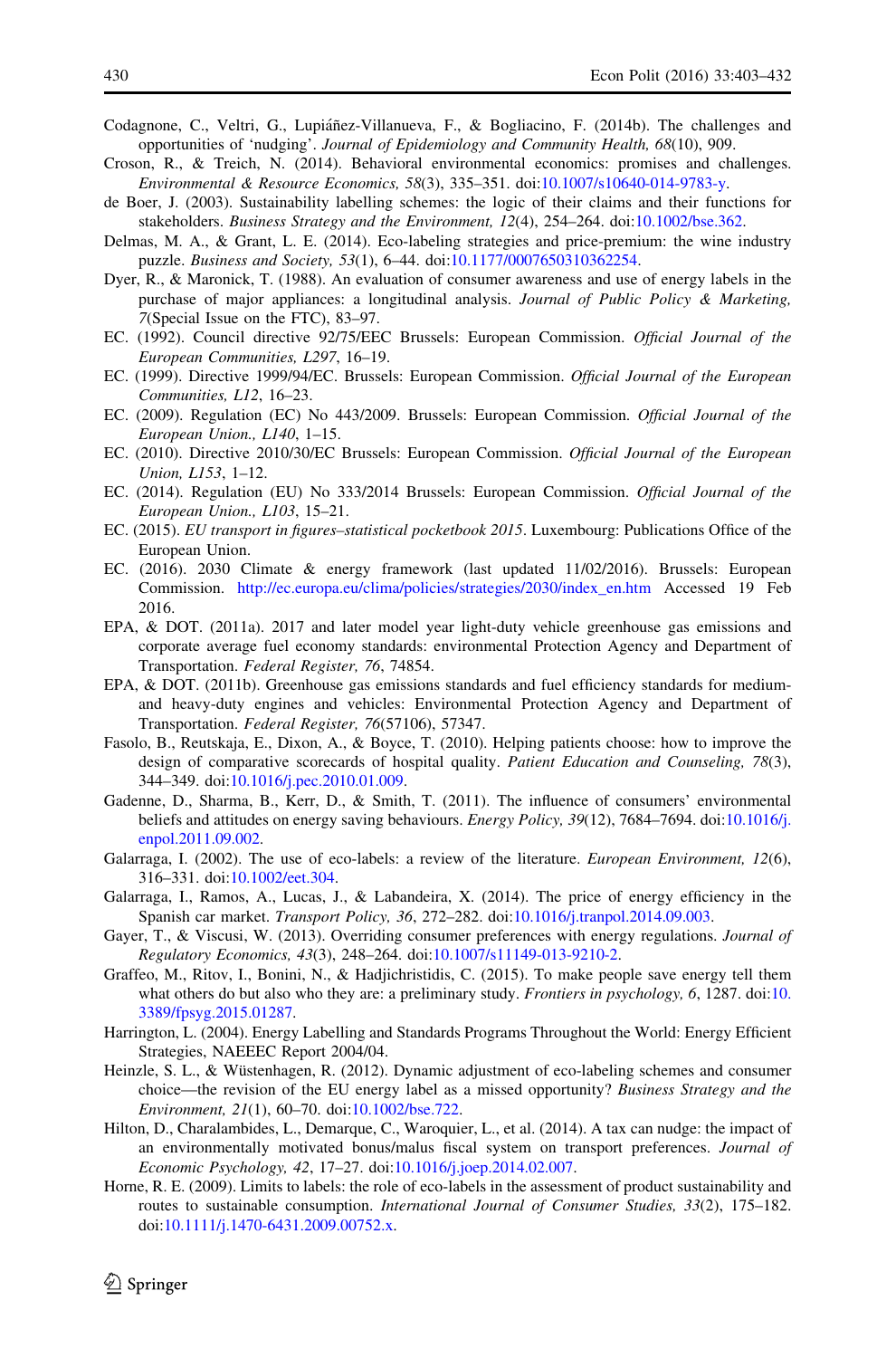- <span id="page-29-0"></span>Johnson, E., Shu, S., Dellaert, B., Fox, C., et al. (2012). Beyond nudges: tools of a choice architecture. Marketing Letters, 23(2), 487–504. doi[:10.1007/s11002-012-9186-1](http://dx.doi.org/10.1007/s11002-012-9186-1).
- Kaenzig, J., Heinzle, S., & Wüstenhagen, R. (2013). Whatever the customer wants, the customer gets? Exploring the gap between consumer preferences and default electricity products in Germany. Energy Policy, 53, 311.
- Kahneman, D., & Tversky, A. (1979). Prospect theory: an analysis of decision under risk. Econometrica, 47(2), 263–291.
- Kallbekken, S., Sælen, H., & Hermansen, E. (2013). Bridging the energy efficiency gap: a field experiment on lifetime energy costs and household appliances. Journal of Consumer Policy, 36(1), 1–16. doi[:10.1007/s10603-012-9211-z](http://dx.doi.org/10.1007/s10603-012-9211-z).
- Kollmuss, A., & Agyeman, J. (2002). Mind the Gap: why do people act environmentally and what are the barriers to pro-environmental behavior? Environmental Education Research, 8(3), 239–260. doi[:10.](http://dx.doi.org/10.1080/13504620220145401) [1080/13504620220145401.](http://dx.doi.org/10.1080/13504620220145401)
- Kosters, M., & Van der Heijden, J. (2015). From mechanism to virtue: evaluating Nudge theory. Evaluation, 21(3), 276–291.
- Kurani, K., & Turrentine, T. (2002). Marketing clean and efficient vehicles: a review of social marketing and social science approaches. Davis: Institute of Transportation Studies, University of California; UCD-ITS-RR-02e01.
- Lane, B., Banks, N., & Anable, J. (2012). LowCVP Car Buyer Survey: Testing alternative fuel economy labels. London: Low Carbon Vehicle Partnership.
- Lane, B., & Potter, S. (2007). The adoption of cleaner vehicles in the UK: exploring the consumer attitude/action gap. Journal of Cleaner Production, 15(11), 1085–1092. doi[:10.1016/j.jclepro.2006.](http://dx.doi.org/10.1016/j.jclepro.2006.05.026) [05.026.](http://dx.doi.org/10.1016/j.jclepro.2006.05.026)
- Larrick, R. P., & Soll, J. B. (2008). The MPG Illusion. Science, 320(5883), 1593–1594.
- Lavrijssen, S. A. C. M. (2014). The Different Faces of Energy Consumers: toward a Behavioural Economics Approach. Journal of Competition Law and Economics, 10(2), 257–291. doi[:10.1093/](http://dx.doi.org/10.1093/joclec/nht046) [joclec/nht046.](http://dx.doi.org/10.1093/joclec/nht046)
- Loureiro, M. L., McCluskey, J. J., & Mittelhammer, R. C. (2001). Assessing consumer preferences for organic, eco-labeled, and regular apples. Journal of Agricultural and Resource Economics, 26(2), 404–416.
- McNeill, D., & Wilkie, W. (1979). Public policy and consumer information: impact of the new energy labels. Journal of Consumer Research, 6(1), 1-11.
- Momsen, K., & Stoerk, T. (2014). From intention to action: can nudges help consumers to choose renewable energy? Energy Policy, 74, 376–382. doi:[10.1016/j.enpol.2014.07.008](http://dx.doi.org/10.1016/j.enpol.2014.07.008).
- Moon, W., Florkowski, W. J.,  $Br\sqrt{\ }$ ckner, B., & Schonhof, I. (2002). Willingness to pay for environmental practices: implications for eco-labeling. Land Economics, 78(1), 88–102.
- Noblet, C. L., Teisl, M. F., & Rubin, J. (2006). Factors affecting consumer assessment of eco-labeled vehicles. Transportation Research Part D: Transport and Environment, 11(6), 422–431. doi[:10.](http://dx.doi.org/10.1016/j.trd.2006.08.002) [1016/j.trd.2006.08.002.](http://dx.doi.org/10.1016/j.trd.2006.08.002)
- Ölander, F., & Thøgersen, J. (2014). Informing versus nudging in environmental policy. Journal of Consumer Policy, 37(3), 341–356. doi[:10.1007/s10603-014-9256-2.](http://dx.doi.org/10.1007/s10603-014-9256-2)
- Pedersen, E. R., & Neergaard, P. (2006). Caveat emptor—let the buyer beware! environmental labelling and the limitations of 'green' consumerism. Business Strategy and the Environment, 15(1), 15–29. doi[:10.1002/bse.434.](http://dx.doi.org/10.1002/bse.434)
- Peters, E., Dieckmann, N., Västfjäll, D., Mertz, C., et al. (2009). Bringing meaning to numbers: the impact of evaluative categories on decisions. Journal of Experimental Psychology: Applied, 15(3), 213–227.
- Peters, E., Hibbard, J., Slovic, P., & Dieckmann, N. (2007). Numeracy skill and the communication, comprehension, and use of risk-benefit information. Health Affairs (Project Hope), 26(3), 741.
- Rebonato, R. (2014). A critical assessment of libertarian paternalism. Journal of Consumer Policy, 37(3), 357–396. doi:[10.1007/s10603-014-9265-1.](http://dx.doi.org/10.1007/s10603-014-9265-1)
- Rubik, F., Frankl, P., Pietroni, L., & Scheer, D. (2007). Eco-labelling and consumers: towards a re-focus and integrated approaches. International Journal of Innovation and Sustainable Development, 2(2), 175–191.
- Sahoo, A., & Sawe, N. (2015). The Heterogeneous Effects of Eco-labels on Internalities and Externalities Steyer-Taylor Center for Energy Policy and Finance. ([http://law.stanford.edu/wp-content/uploads/](http://law.stanford.edu/wp-content/uploads/sites/default/files/publication/895994/doc/slspublic/HeterogeneousEffectsMS.pdf) [sites/default/files/publication/895994/doc/slspublic/HeterogeneousEffectsMS.pdf](http://law.stanford.edu/wp-content/uploads/sites/default/files/publication/895994/doc/slspublic/HeterogeneousEffectsMS.pdf))